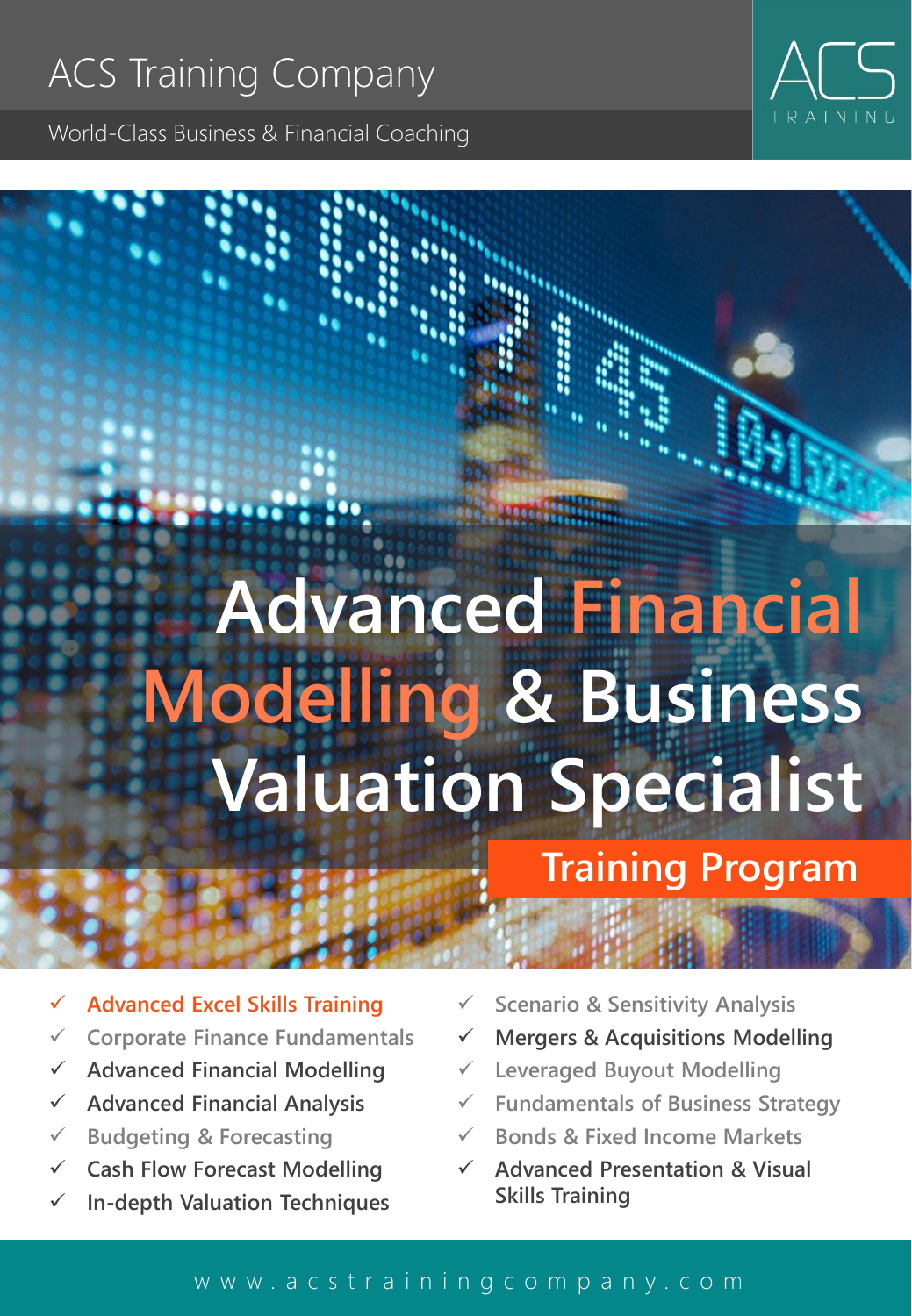### Program Overview

#### **Advanced Financial Modelling & Business Valuation**

**Specialist** is a comprehensive training program comprising of 21 courses delivered through a series of lectures & **interactive workshops** focused on developing key skillset needed to become a world-class **financial analyst**.

This program follows a **practical skill-set development methodology**. The participants will be able to effectively bridge the gap between the academic knowledge and practical skills.

The program aims to build/refresh a **sound conceptual base** and then convert this base into the ability to perform at the highest level through mastering practical business analysis & financial modelling skills. To meet this end, the program courses have extensive coverage of **advanced excel** usage and comprise primarily of financial modelling & valuation **case studies** where the participants get to perform under similar scenarios as they could expect to face in the real professional life.

For a comprehensive and enduring learning experience, we have created a thorough **step-by-step** curriculum that covers **financial modeling**, **valuation**, and **financial analysis** topics — from introductory to intermediate and advanced levels.

This training program is suitable for anyone who wishes to pursue/advance a career in **corporate finance**. This would include accounting & business **students**, fresh **graduates** as well as young **executives** of various professional backgrounds and is designed to teach you everything from the bottom up.

Owing to the **vastness** of the subjects involved, the program has been divided into **three** levels. By moving through these levels of mastery, upon completion of the program, the participants can expect to be performing industry-leading corporate finance analysis.

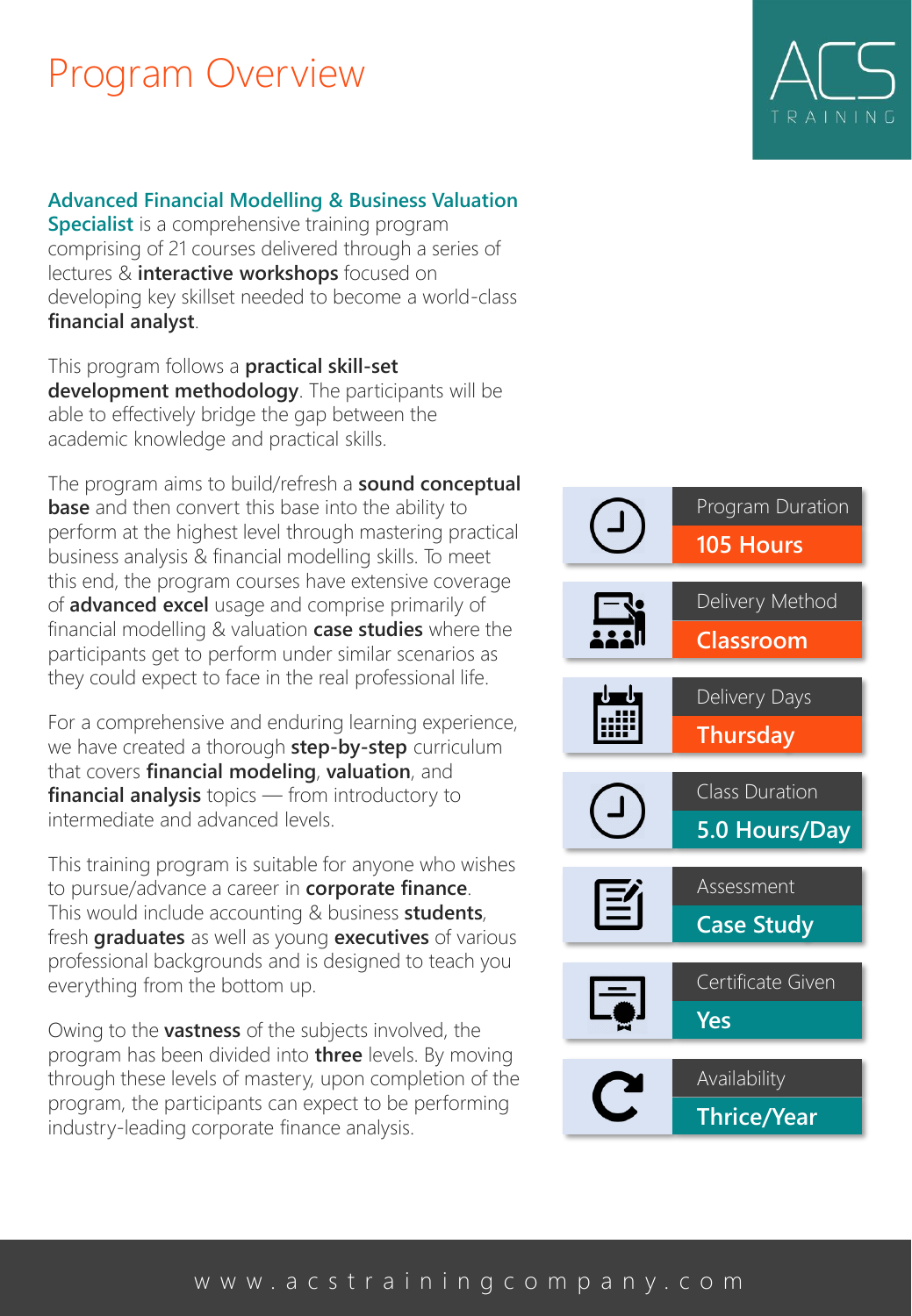### Curriculum



**Advanced Financial Modelling & Business Valuation Specialist** training program has been divided into three

levels: **Foundation**, **Advanced** & **Supporting**.

The **foundation** level aims to build/refresh a conceptual base in various subject areas related to **corporate finance**. In addition, the participants receive a crash-course in **excel**, preparing them for advanced excel/modelling training.

The **advanced** level comprises of an in-depth dive into **PP&A**, **financial modelling** and **business valuation**  and also includes an advanced **excel** course module.

The **supporting** level is **optional** and comprises of comprehensive coverage of subject areas which will add immensely to your financial analysis capabilities and will aid you to become a truly world-class financial analyst.

#### **Subject Area Weighting**



#### **1 Foundation Level**

- ✓ Introduction To Corporate Finance
- ✓ Fixed Income Foundations
- ✓ Corporate Math Basics
- ✓ Excel Crash Course
- ✓ Foundations of Excel Modelling
- $\checkmark$  Fundamentals of Financial Analysis
- ✓ Introduction to Behavioural Finance

**2 Advanced Level**

- ✓ Advanced Excel Usage
- ✓ Complete Financial Model in Excel
- ✓ Modelling for Business Valuation
- ✓ FP&A and Cash Flow Forecast Modelling
- ✓ Scenario & Sensitivity Analysis
- ✓ Mergers & Acquisition Modelling
- ✓ Leveraged Buyout Modeling

#### **3 Supporting Level**

- ✓ Fundamentals of Budgeting
- ✓ Fundamentals of Business Strategy
- ✓ Data Visualisation & Dashboards
- ✓ PowerPoint & Pitchbooks
- ✓ Performance Management
- ✓ Financial Modelling Using VBA
- ✓ Ecommerce Financial Modelling & Valuation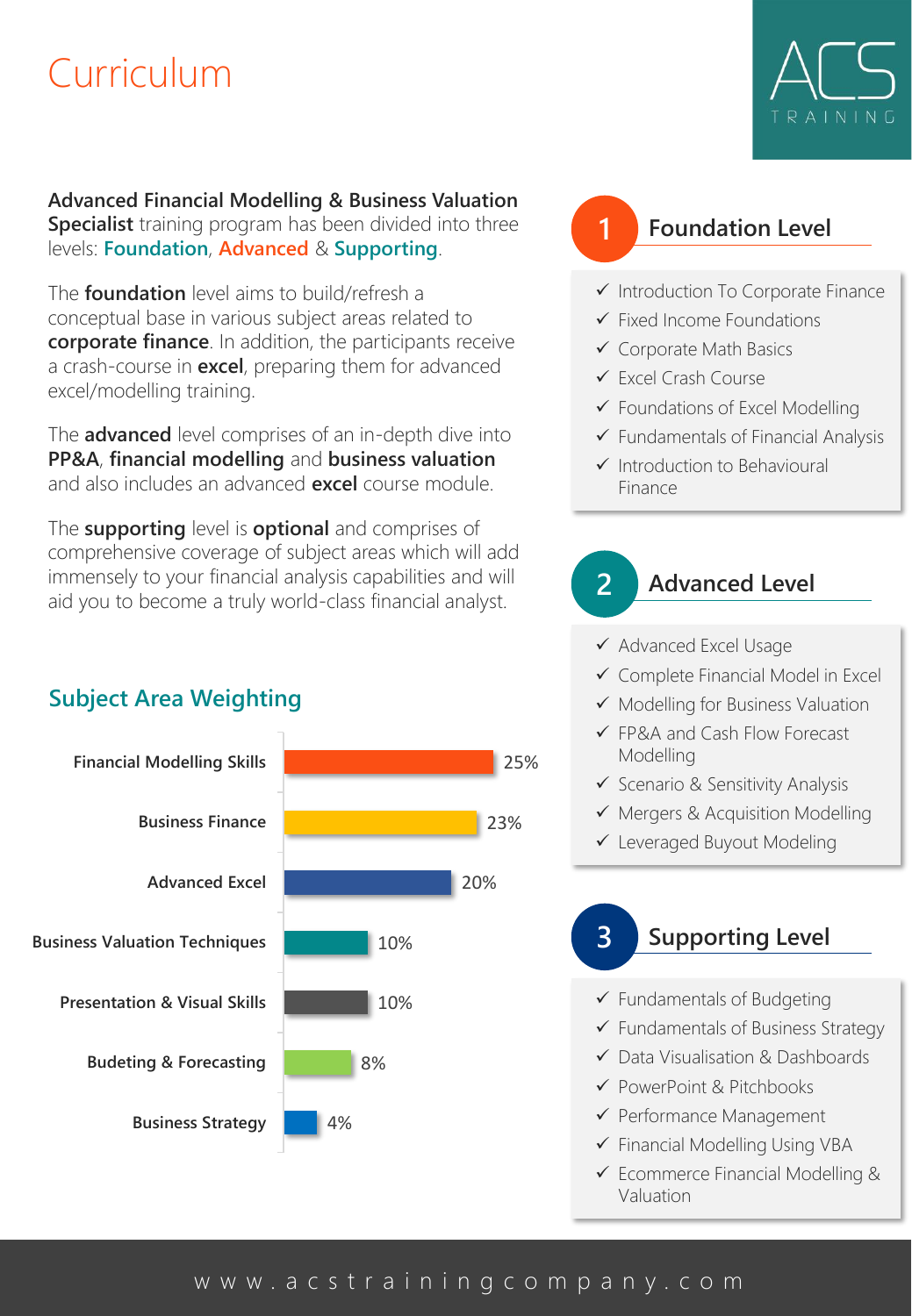World-Class Business & Financial Coaching



### **Advanced Financial Modelling & Business Valuation Specialist**

## **Who is this program for and how it will HELP YOUR CAREER?**

**Advanced Financial Modelling & Business Valuation Specialist** is a **comprehensive** & **powerful** training program comprising of a serious of lectures, case studies & **interactive workshops** focused on building key skillset needed to become a world-class **Financial Analyst**.

This training program is extremely valuable for all those who wish to pursue/advance a career in corporate finance. If you are a business or accounting **student** or **fresh graduate,** or you are a **young executive** working in a junior corporate finance role, completing this training program will give you the jump start and all the tools you need for a fast-paced career progression.

Be it working for **Commercial Banks**, **Investment Banks**, **Private Equity Firms**, **Equity Research**, **Investment Funds** or **Portfolio Management Firms**, this training program will provide practical skills training as well as career orientation i.e. it will open up many corporate finance career paths.

In addition, if you either work or aim to work in **FP&A**, **Corporate Development**, **Investment & Project Analysis**, **Treasury and Financial Operations** related roles within different industries, acquiring advanced skills including Financial Modelling, Financial Analysis and Business Valuation will be an invaluable addition to your success toolkit.

#### **What you'll learn:**

- Accounting, finance, and financial analysis
- Financial modeling and business valuation
- Presentations, charts, and graphs
- **Advanced Excel skills**

#### **What you'll gain:**

- **CONFIDENCE in your career**
- **KNOWLEDGE of advanced material**
- **SKILLS** for the real-world
- **EXPERIENCE performing real analysis**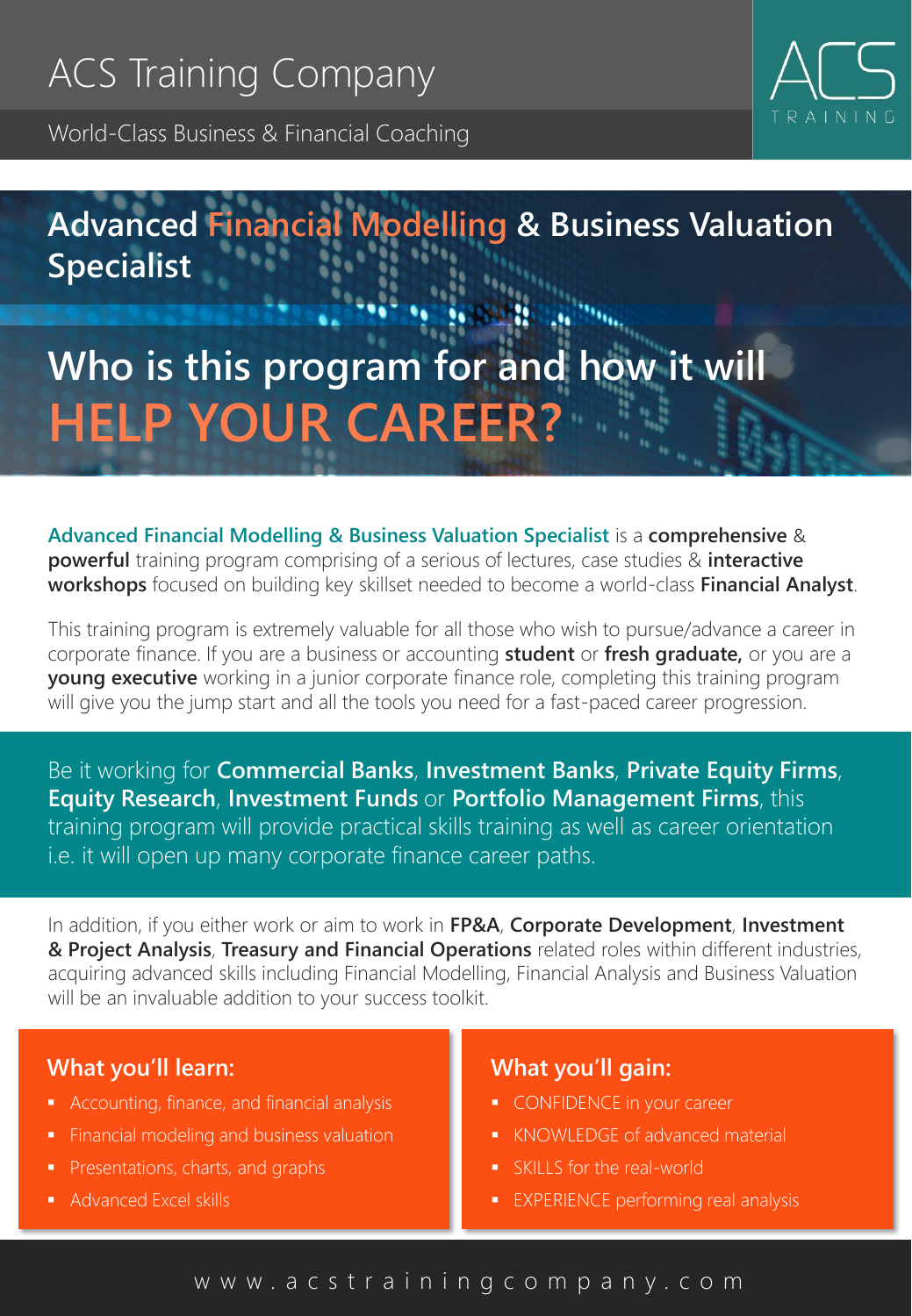## **Suitability**





## **Advanced Financial Modelling & Business Valuation Specialist** courses are suitable for anyone who wishes to

pursue/advance a career in corporate finance. This would include: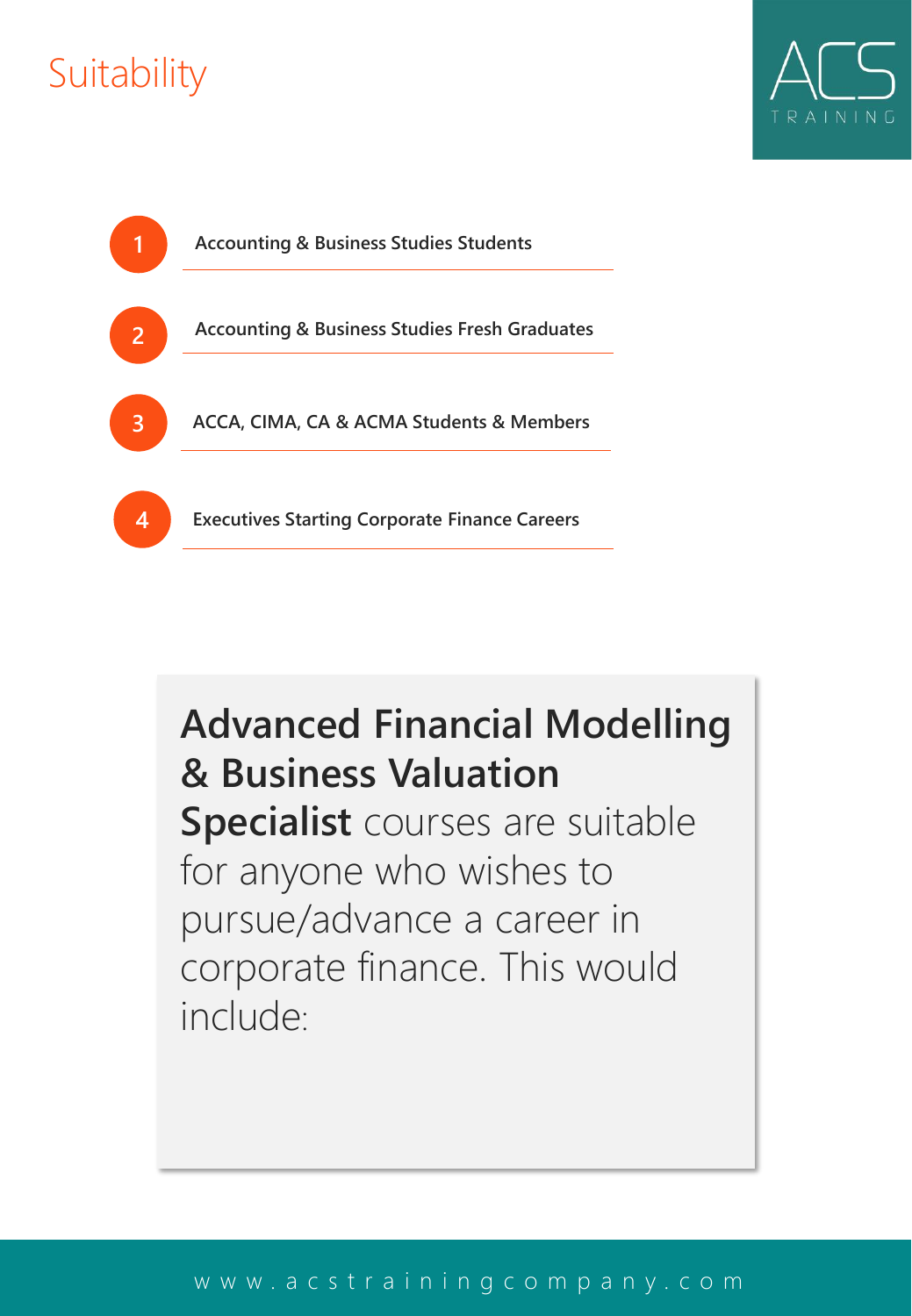## **Advanced Financial Modelling & Business Valuation Specialist Training Program**

## **Courses & Contents**

**Foundation Level**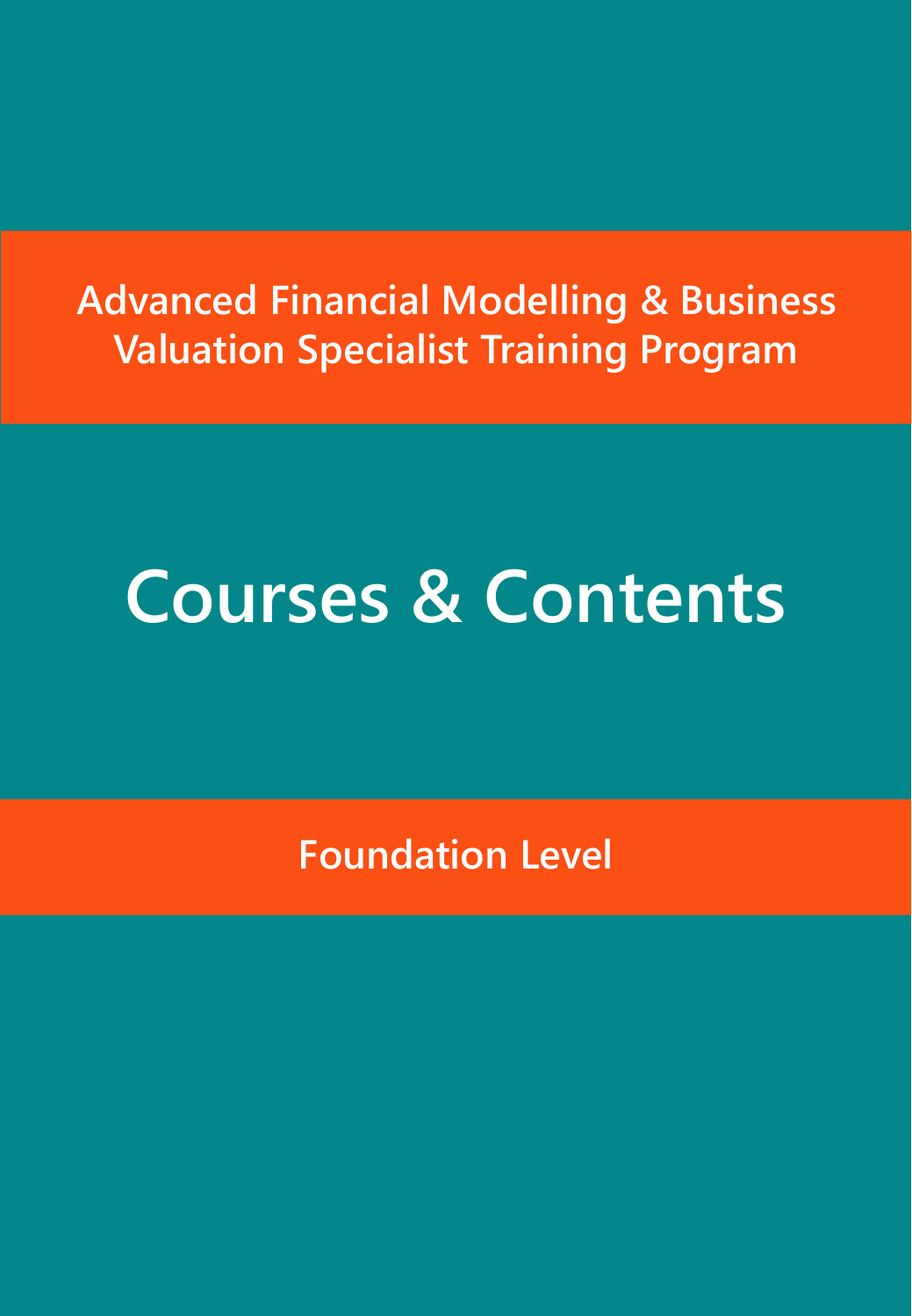#### **Course One**

## Introduction To Corporate Finance

This course covers a wide range of fundamental **corporate finance** concepts. The basic objective is to enable participants to understand the skills they need to develop, in order to further their careers in corporate finance while working for organisations in the fields of **investment banking, equity research, corporate development, private equity, financial planning & analysis** and many more.

The course has been developed to impart wide-ranging foundational knowledge about corporate finance subjects. It should be a very **valuable primer** for those who are new to corporate finance as well as an **important refresher** for those who have worked in corporate finance roles earlier in their careers.

After attending this course, you will develop a basic but solid understanding of **capital markets**. The focus will be on understanding the key aspects of **investment banking** (M&A advisory and underwriting) and an outline of the **corporate funding** life cycle. You will also get a broad understanding of the **business valuation** process with special emphasis on understanding the difference between valuing a business using **equity** and **enterprise** value multiples and how a business is valued using discounted cash flow.

You will also develop a broad understanding of the steps involved in an **acquisition** transaction process, how **synergies** affect the valuations and evaluating an appropriate financing structure for an acquisition. The course will conclude with a thorough introduction to **equity & debt financing** by outlining various types, understanding the impact of **leverage** and the role of **private equity funds**.

# TRAINING

- ✓ **Overview Of Corporate Finance**
- ✓ **Introduction To Capital Markets**
- ✓ **Fundamentals Of Business Valuation**
- ✓ **Understanding Mergers & Acquisitions**
- ✓ **Exploring The Debt Financing Options**
- ✓ **Exploring The Equity Financing Options**
- ✓ **The Impact Of Leverage On Returns**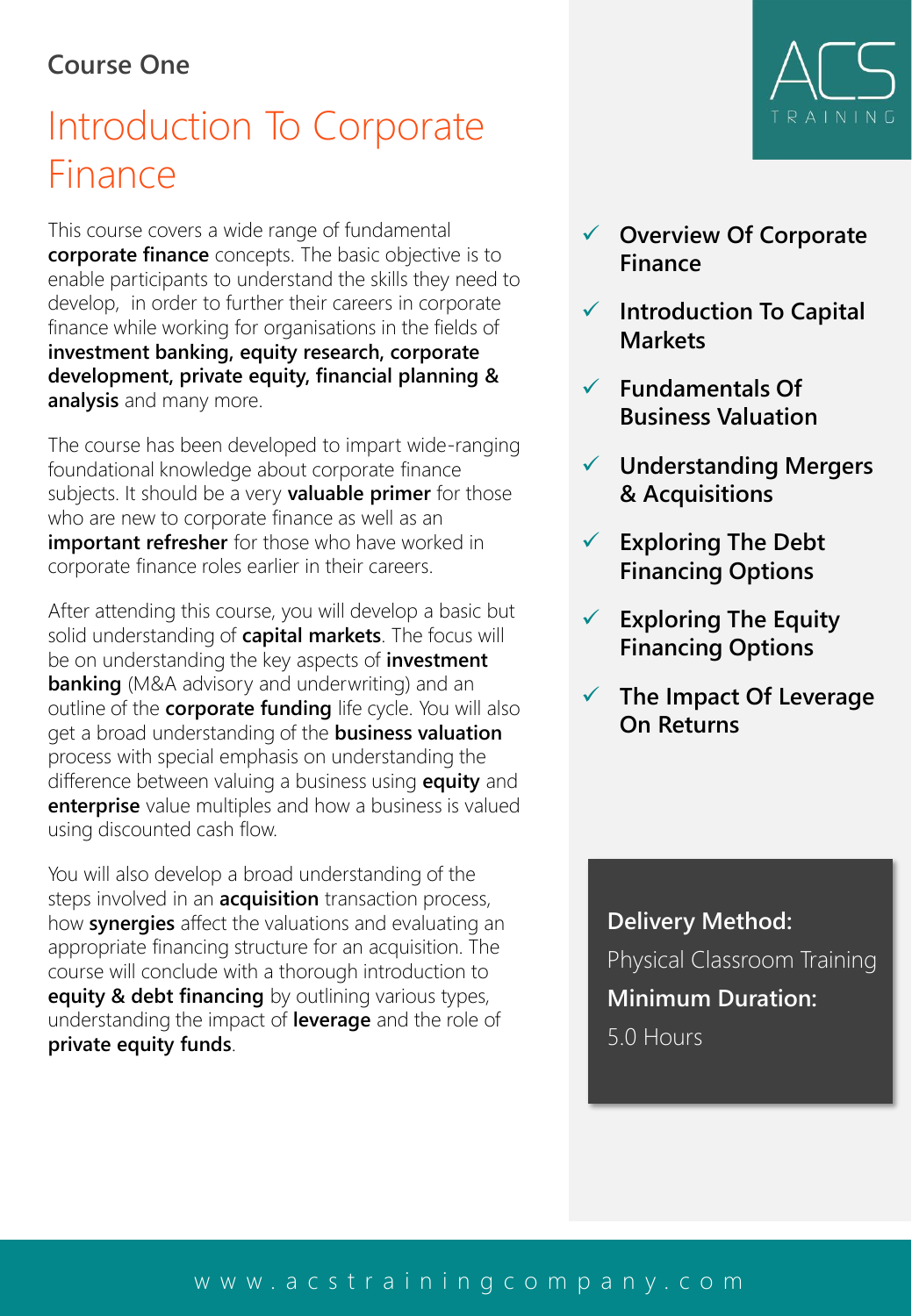## Fixed Income Foundations

This course has been developed with an objective to assist participants with a broad understanding of **bonds**  & other **fixed income securities**. Anyone aiming to excel in a financial analysis career should understand how bonds work. Bonds represent one of the most significant ways through which companies around the globe raise debt and fund their businesses. It is therefore essential to build a broad understanding before building on to understand more complex **fixed income** concepts.

This course begins with covering some key issues i.e. Who issues bonds and what type of investors buy those bonds and the structure of what makes up a bond. We will then aim to understand the concept of **credit spreads**, the impact of the **economic life cycle** and **yield curves**.

In the second half of the course, we will focus first on bond pricing issues by building on an understanding of the **time value of money**, **compound interest**  concepts, **discounting** and calculating **cash flows**. We will then explore the **bond price sensitivity** issues and will also focus on the **duration** concept.



- ✓ **Understanding Interest**
- ✓ **Understanding Time Value of Money & Discounting**
- ✓ **Bond Pricing Issues**
- ✓ **Bond Prices & Yields**
- ✓ **Bond Price Sensitivity**
- ✓ **Understanding Duration**
- ✓ **The Impact Of Economic Lifecycles On Yield & Price**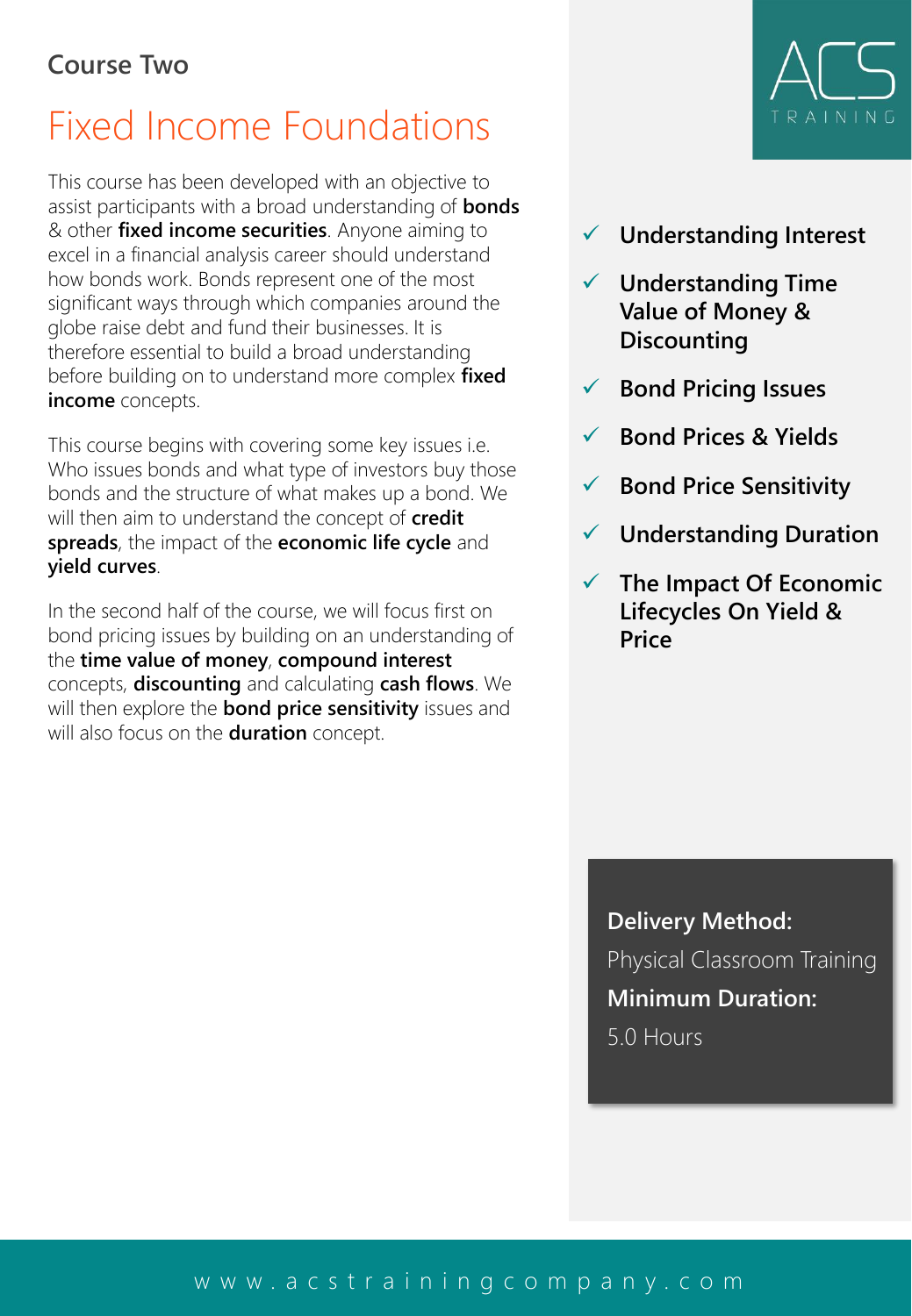#### **Course Three**

## Corporate Finance Math **Basics**

Mathematics is a critical skill for any **financial analyst**. This course has been developed to equip the participants with a refreshed understanding of most critical **mathematical formulas** and **concepts** that one needs to master for a successful **corporate finance career**. The participants will not only attend a lecture but will be provided with hands-on opportunity to practice the concepts they learn in form of quizzes and short tests.

This course is one of the most critical foundational course for developing truly world-class **financial modelling & business valuation skills**.

We will begin by exploring in detail, the **cash flow discounting techniques** by understanding: **time value of money**, **discount rates, net present value, annuity & perpetuity** concepts. We will then move on to understand and practice a range of mathematical tools for establishing **bond value, bond prices** and calculating **yields**.

The second half of the course deals with some key statistical skills and explores **weighted average cost of capital (WACC), expected values** and measures of dispersion including **range, variance & standard deviation**.

We will finish with an in-depth review and practice **covariance, correlation & regression** concepts. **Delivery Method:** 



- ✓ **Mathematical Base For Discounted Cash Flow**
- ✓ **Annuity, Perpetuity & NPV Calculation**
- ✓ **Mathematics For Bond Prices & Yield Calculation**
- ✓ **Understanding The WACC Calculation**
- ✓ **Range, Variance & Standard Deviation**
- ✓ **Expected Values Concept & Calculation**
- ✓ **Covariance, Correlation & Regression**

Physical Classroom Training **Minimum Duration:** 5.0 Hours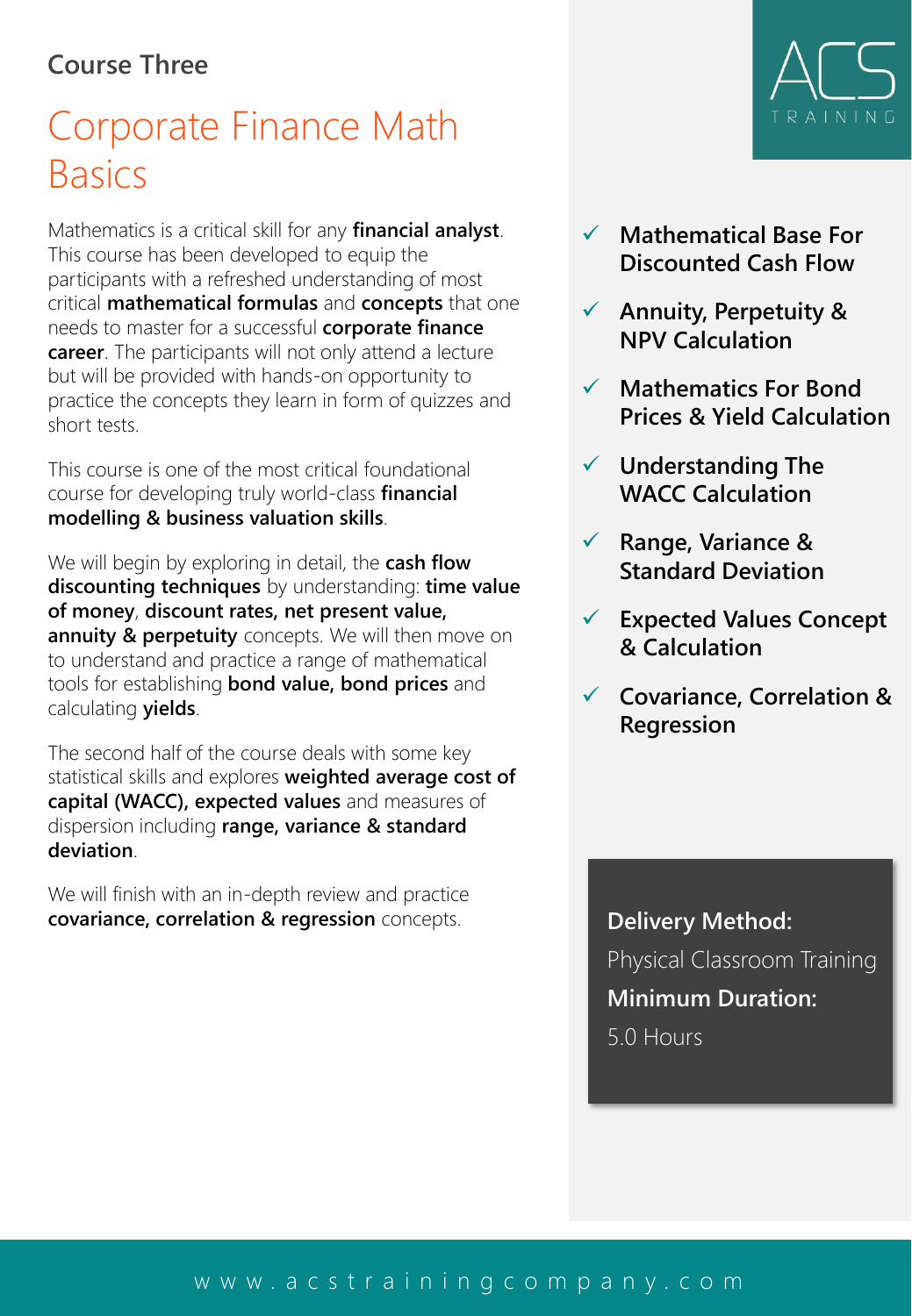## Excel Crash Course

To be successful as a **financial analyst**, one has to be master in **excel**. Learning excel to a professional level needs clarity of **functions & concepts** as well as practice, and a step by step approach is probably the most effective. This course has been designed to deliver a thorough understanding of some of the most important **formulas, functions & shortcuts**. This will act as a solid foundation and will not only enable you to start with basic **financial modelling** but will also equip you to take on **advanced excel** course.

We will follow a **case study** methodology and will begin with understanding the **layout, structure & format** of a piece of **financial analysis**. We will then work through functions and formulas in a natural way, where we will utilise **IF statements, choose function, conditional formatting** etc. and a host of other tools which you will need as a financial analyst to build **financial models**.

Excel skills are one of the most important part of this **financial modelling & business valuation specialist**  program. This course is a MUST for beginners and is a good point to start for intermediate level financial analysts. The participants will attend a lecture and will get the opportunity to get hands-on practice through quizzes, tests and a case study. Once you have completed this course, you will feel way more confident about your ability to go on and learn world-class **financial analysis & modelling** skills.



- ✓ **Excel Keyboard Shortcuts**
- ✓ **Understand Excel Layout & Settings**
- ✓ **Basic & Advanced Setup for Financial Analysis**
- ✓ **Tracing Precedents & Dependents**
- ✓ **Conditional Formatting**
- ✓ **Anchoring, Formatting & Grouping Cells**
- ✓ **Thorough Practice of Wide Range of Formulas & Functions**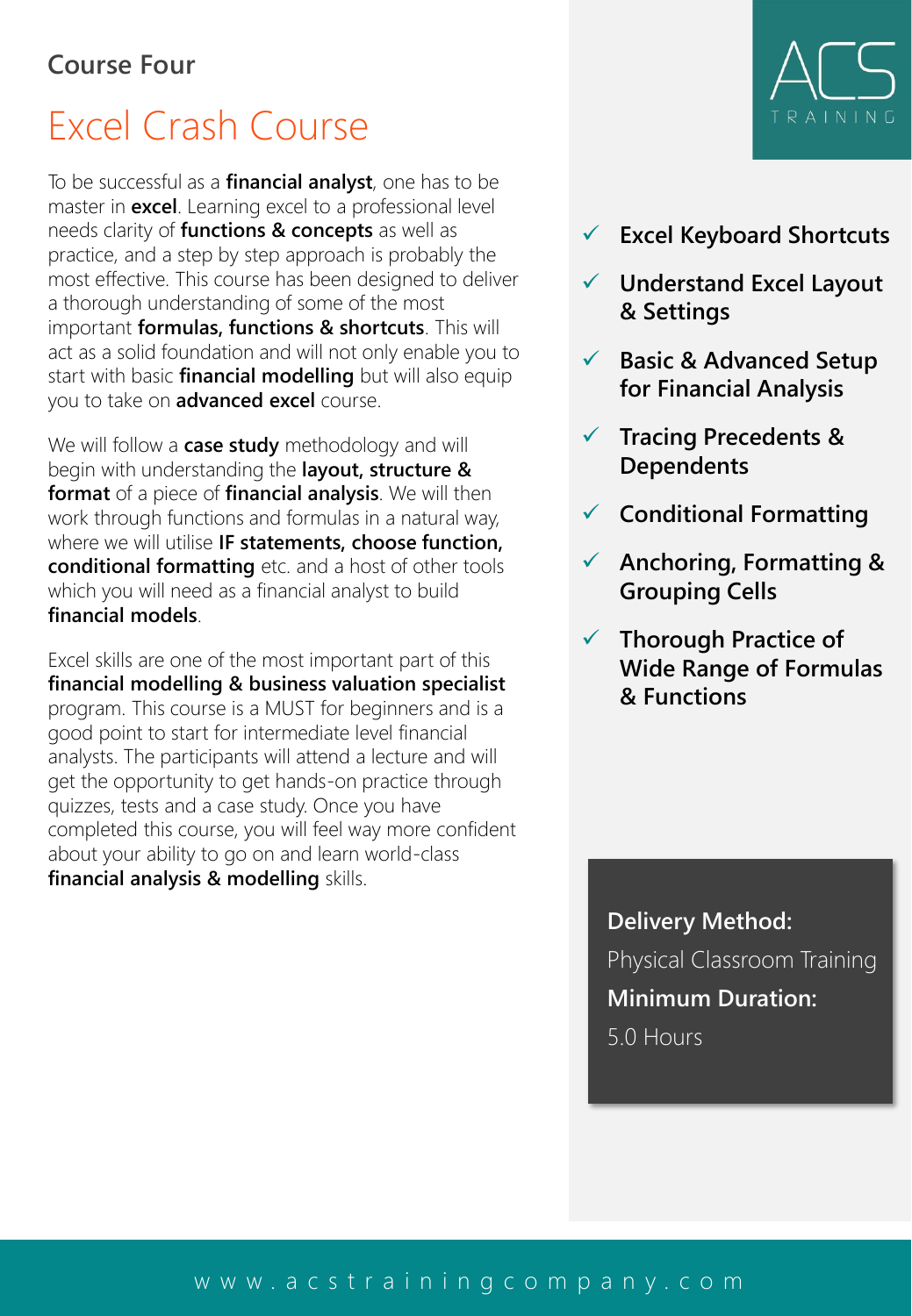#### **Course Five**

## Foundations of Excel Modelling

**Financial models**, built in excel are one of the most important tools that **financial analysts** use around the globe to value **businesses**, **investments** & **projects.** Good excel skills are therefore critical to all financial analysts.

This course has been developed with an objective to combine the fundamentals of building **financial models** with the essential **excel functionality**. i.e. It is one thing to know excel but a bit of another to know how to effectively use excel for building a world-class financial model. This course therefore, covers a wide range of concepts. The participants will learn the **tips & tricks** for excel navigation & shortcuts. We will look at how to build **additional flexibility** into all your financial models, we will cover **sensitivity tools** like goal seek, data tables, scenario and solver. We will also look at how to audit and quickly find errors in financial models.

This course comprises of lectures, quizzes, test and excel based **case study** for hands-on practice. This is a foundational level course that will create a solid base for participants to build-on to become world-class financial analysts. The wide range of **excel** as well as **financial modelling** concepts that you will learn in this course will be useful throughout your corporate finance careers.

We will begin with an in-depth dive into excel **tips & tricks**. From there, we will continue to build our understanding of excel **formulas** & **functions** with a very detailed look at specialised functionality for **financial analysis**. Moving on, we will get thoroughly familiar with the techniques & tools needed to **forecast** under **uncertainty** and will finish with a detailed look at ways and methods of **auditing financial models**.



- ✓ **Advanced Excel Formulas, Functions, Tips & Tricks**
- ✓ **Breaking Down Complex Calculations & Dealing With Multiple Conditions**
- ✓ **Building Scenarios Using VLOOKUP**
- ✓ **Sensitivity Analysis & Scenario Planning**
- ✓ **Advanced Usage Of Data Tables, Goal Seek & Solver**
- ✓ **Auditing & Checking Model Integrity**
- ✓ **Tracing Precedents & Dependents**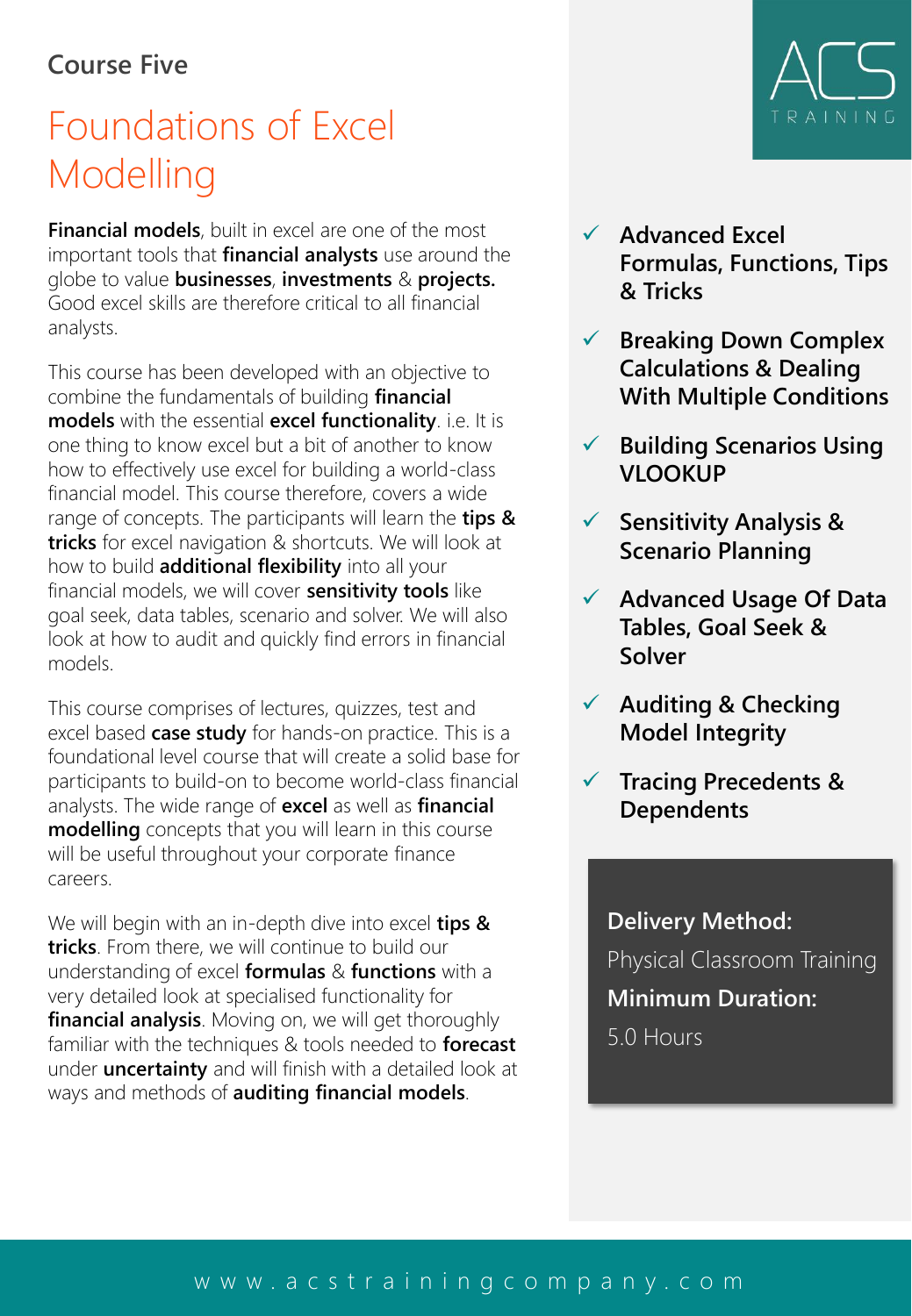#### **Course Six**

## Fundamentals of Financial Analysis

**Financial analysis** is critical not only to understand a company's past performance but also to **forecast** its future prospects. The **insight** which one can gain through financial analysis can help businesses improve their **profitability, cash flow** and **valuation.**

This course is aimed at training participants on how to undertake a **comprehensive financial analysis** using a wide range of **financial ratios**. We will look at the ratios to analyse the **income statement & profitability**, ratios to analyse **operating assets** and **asset utilisation**. We will also look at the ratio that can help us understand the **capital structure**. The intent of this analysis should be to make recommendations for a business that wants to improve its operations, its capital structure and asset utilisation.

We will use **DuPont** pyramid of ratios as a basic model for combing various ratios together to produce a more comprehensive view of a business.

The course begins by taking a detailed look at **vertical & horizontal income statement analysis**, followed by an in-depth dive into **balance sheet ratios**, **cash flow ratios** and finally **rates of return** and **profitability analysis**.



- ✓ **Vertical & Horizontal Income Statement Analysis**
- ✓ **Benchmarking**
- ✓ **Balance Sheet Analysis & Ratios**
- ✓ **Asset Utilisation Analysis & Ratios**
- ✓ **Cash Flow Statement Analysis & Ratios**
- ✓ **Rates of Return & Profitability Analysis**
- ✓ **DuPont Pyramid Of Ratios**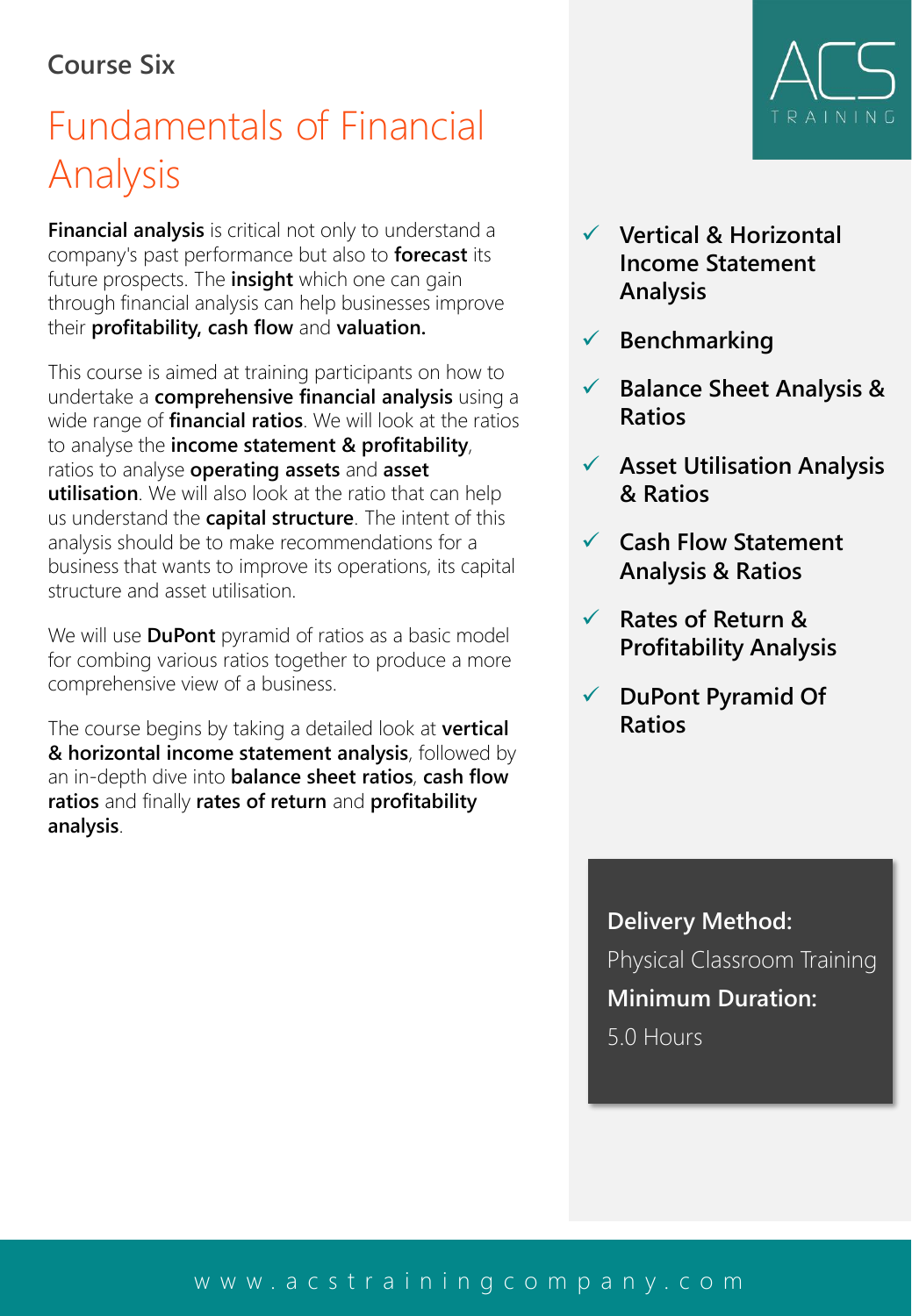#### **Course Seven**

## Introduction To Behavioural Finance

This is an introductory level course which explores how **behavioural finance** impacts **market activity** as well as the **behaviour of finance professionals.** As a financial analyst, it is important to understand how human behaviour like **biases** and **irrationality** impact the **prices** of investment securities.

The fundamental focus of **financial modelling & business valuation specialist** training program is on objective forms of analysis. However, it is extremely important for a financial analyst to understand how **psychological forces** impact security prices and markets. This course, therefore, covers a wide range of **behavioural finance biases**. We will explore the concepts of **optimism bias** and **overconfidence bias**. We will then look at a wide range of information processing biases such as **hindsight bias**, **selfattribution bias**, the **representation bias** and the **confirmation bias**. More importantly, we will look at how these biases affect **financial decision making**.

The course begins with an in-depth look at the biases and errors that affect decision making and then moves on to explore the information processing errors and understanding how decisions are impacted by others. Attending this course will assist participants in their efforts to become more **well-rounded financial analysts**.

- ✓ **Decision Making Biases & Errors**
- ✓ **Understanding Illusion Of Knowledge & Control**
- ✓ **Information Processing Biases**
- ✓ **Self Attribution, Hindsight & Confirmation Bias**
- ✓ **How Decisions Are Impacted By Others**
- ✓ **Understanding Anchoring & Herding Bias**
- ✓ **Herding & Independent Thinking**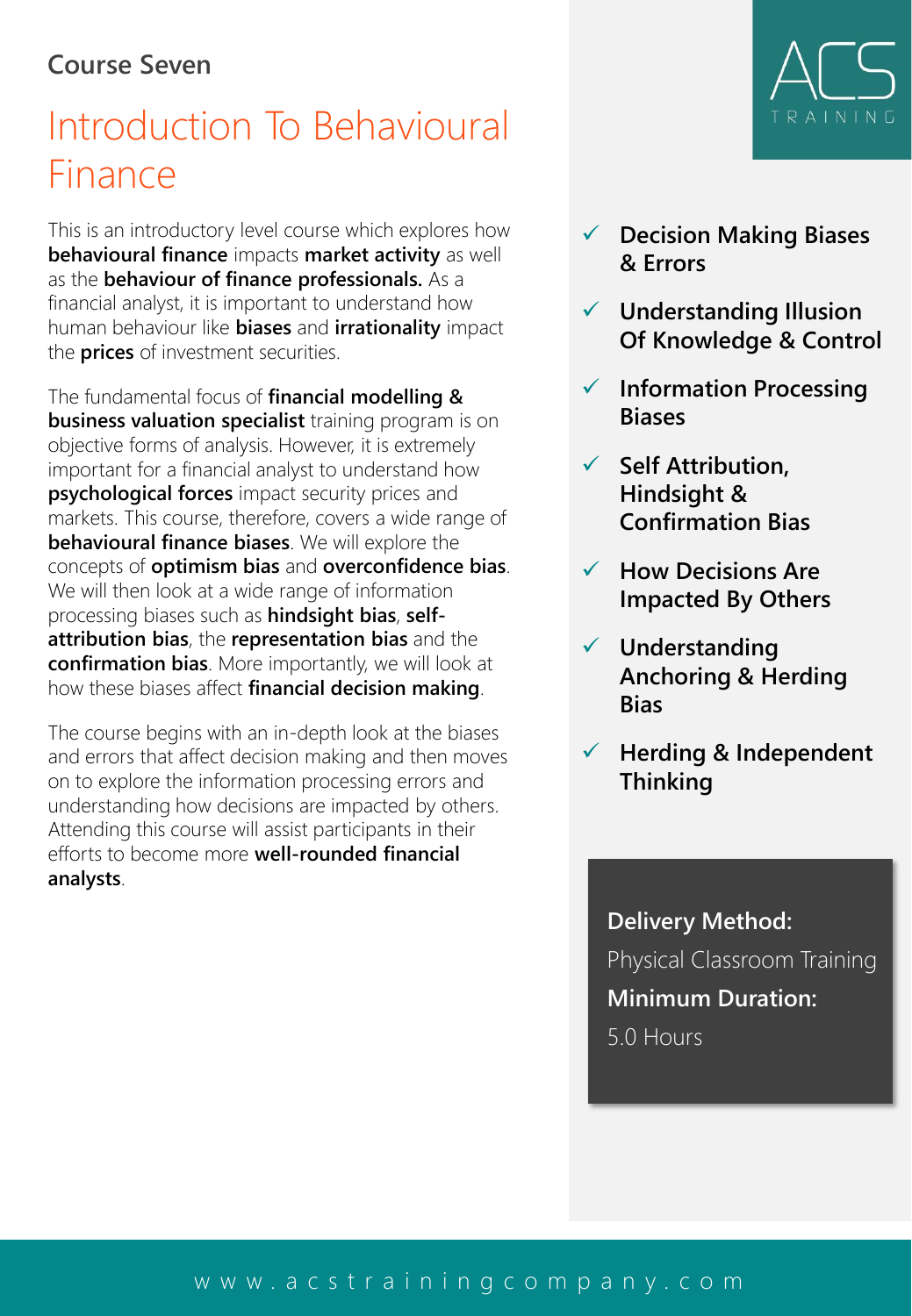## **Advanced Financial Modelling & Business Valuation Specialist Training Program**

## **Courses & Contents**

**Advanced Level**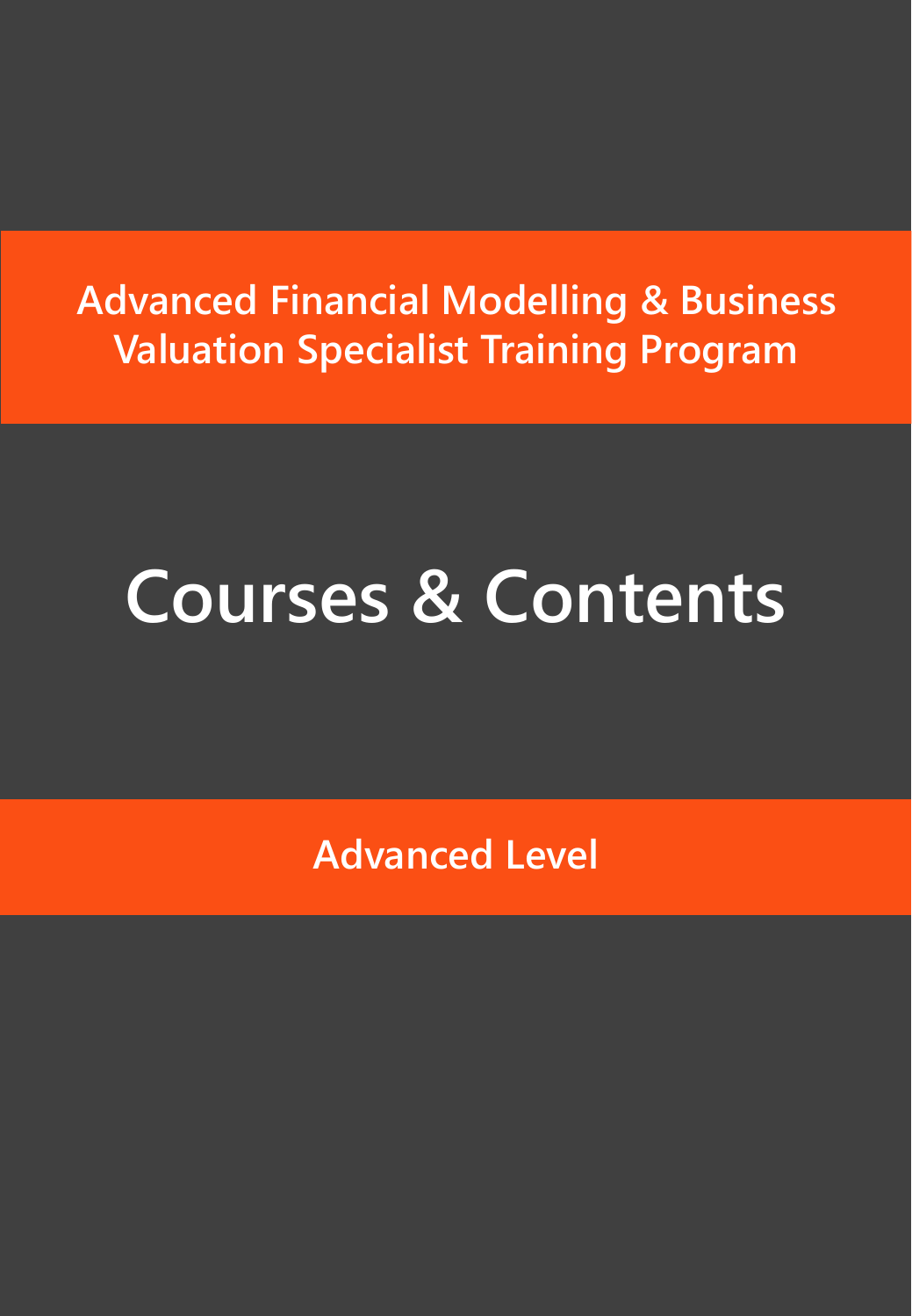#### **Course Eight**

## Advanced Excel

Building on the **excel crash course**, this course has been designed to take your **excel skills** to the **next level**. The participants will learn how to **combine formulas** and **functions** to make financial analysis & financial models more **dynamic**.

Advanced excel skills are developed not by merely knowing the specific functions but by mastering the ability to **combine these functions**. This course aims to assist the participants to develop these skills and become truly world-class financial analysts.

This is an advanced level course and uses a **case study**  as a basic learning tool. Fundamentally designed for developing excel skills in the context of **financial analysis & modelling**, this course aims to impart training through covering a wide area of excel skills including **formulas, functions, charts, graphs, data tables, lookup functions** and all sorts of advanced skills one needs to perform dynamic & world-class financial modelling.

The course includes lectures and hands-on practice with advanced excel usage. The participants will gain the confidence they need to be able to perform truly advanced excel modelling. This will give you **deeper insight** and **add more value to your career** as a financial analyst.



- ✓ **Excel Template Setup With Dynamic Dates, Dynamic Outputs & Scenarios**
- ✓ **Debt Schedules With PMT, IPMT & IF Functions**
- ✓ **XNPV, XIRR With DATE, IF & OFFSET Functions**
- ✓ **Advanced Combinations Of INDEX, MATCH & GOAL SEEK**
	- ✓ **Advanced Pivot Tables And Data Tables**
- ✓ **Advanced Charts & Graphs**
- ✓ **Macros**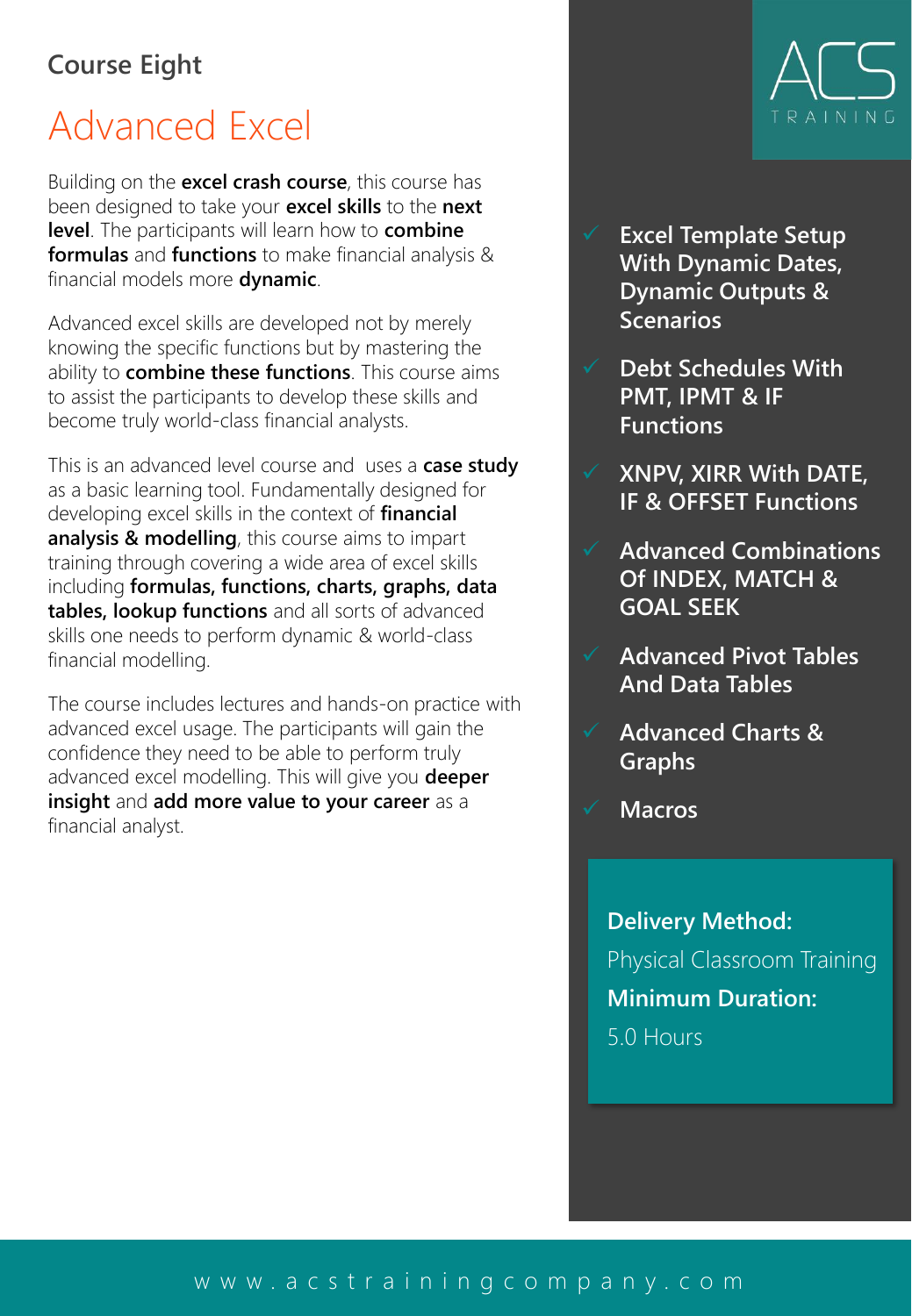#### **Course Nine**

## Complete Financial Model in Excel

**Financial modelling** is a critical tool that you will need in your careers as **financial analysts**. It is one of the most desired skills in **investment banking, equity research** & **corporate development**. This course uses a case study methodology. The participants will build a **financial statements forecast model** from scratch. You will learn how to structure the model and how to use best practices. With these best practices, you will build a **forecast income statement, forecast balance sheet and a forecast statement of cash flow**.

This is an advanced level course which builds on the skills learned at the foundation level and advanced excel skills course. Upon completing this course, the participants will gain much-enhanced confidence to build **complex financial models** for businesses operating in any industry.

This course comprises of lectures as well as hands-on exercises where the participants will build a financial model from scratch. We will begin by looking at a **structured approach** to financial modelling followed by learning how to build a forecast income statement, forecast balance sheet and forecast cash flow statement, together with complete supporting schedules.



- ✓ **A Structured Approach To Financial Modelling**
- ✓ **Forecasting Income Statement**
- ✓ **Forecasting Balance Sheet Items**
- ✓ **Forecasting & Modelling Supporting Schedules**
- ✓ **Leverage Forecasting & Debt Schedules**
- ✓ **Building a Cash Flow Forecast**
- ✓ **Forecasting Free Cash Flow To Equity**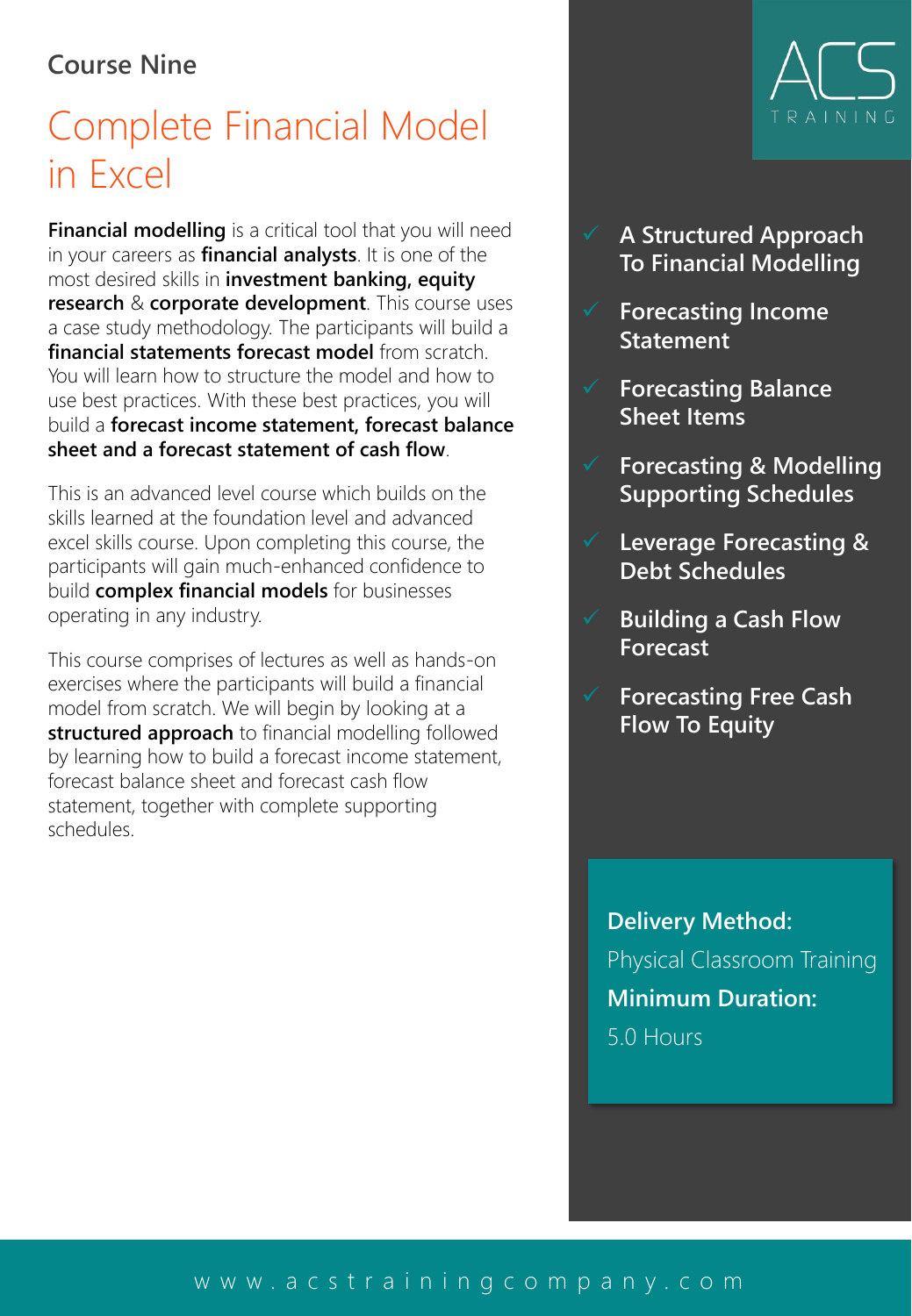#### **Course Ten**

## Modelling for Business Valuation

**Business valuation** is a core skill needed by all financial analysts. In this course, the participants will be introduced to a wide range of **best practice valuation methods** followed by an in-depth dive into the subject and hands-on business valuation practice.

Business valuation is subjective and in essence, it is part science and part art. This course has been designed to steer the participants in the right direction to use the most appropriate valuation **methods** and **techniques**.

This is an advanced level course and is extremely useful not only for those **new to the business valuations** but also for the **experienced professionals**.

The course begins with a focus on clearly establishing the differences between the **equity** & **enterprise** value and then builds on with a detailed analysis of three core business valuation techniques i.e. **comparable**, **precedents transactions** & **DCF analysis**. The course concludes with a detailed session on analysis presentation with an aim to equip participants with the world-class **presentation skills**.

To enhance the learning outcome, this course is structured with a series of lectures as well as exercises and a comprehensive case study, where the participants have to apply the valuation techniques in excel.



- ✓ **Advanced Introduction To Corporate Valuation**
- ✓ **Understanding Equity & Enterprise Value**
- ✓ **How Valuation Multiples Work**
- ✓ **Comparable Company Analysis**
- ✓ **Valuation Using Precedent M&A Transactions**
- ✓ **Weighted Average Cost Of Capital**
- ✓ **Valuing Using Discounted Cash Flow Model**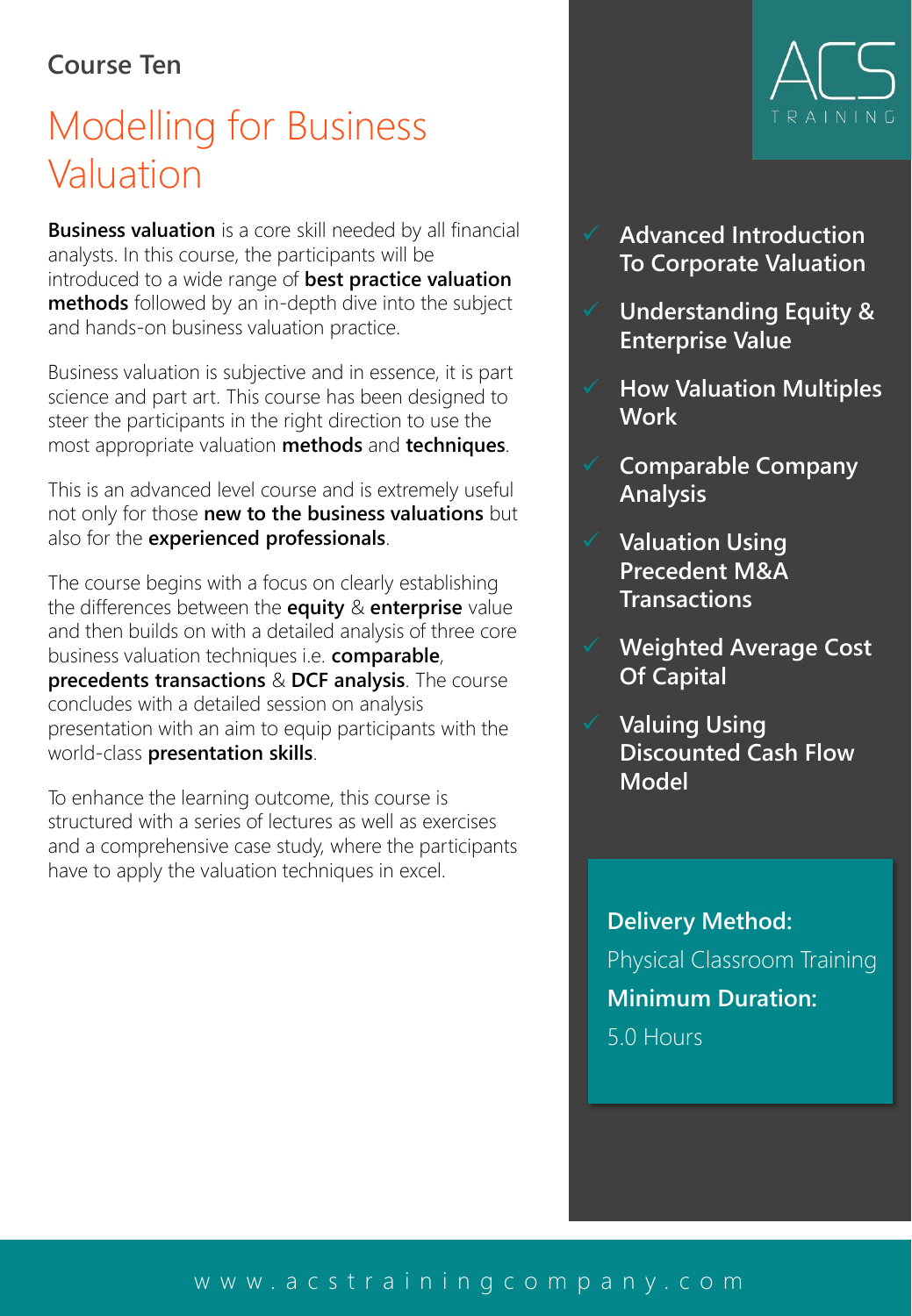#### **Course Eleven**

### FP&A and Cash Flow Forecast Modelling

This course has been designed to further build the **financial modelling skills** by taking a detailed look at how monthly data is used for **forecasting** & **FP&A** purposes. The participants of this course will learn how to build a complete model from scratch using **monthly data**. The methodology will include creating monthly forecasts for **income statement, balance sheet, cash flow** as well as **supporting schedules** and then piece it all together to build a complete model which forecasts **rolling monthly data** to be used for a host of **FP& A**  objectives.

We will begin with a detailed look at **financial modelling best practices** and then with a revision of modelling cash flows, we will move on to build a detailed **monthly financial statements model**.

In this course, our focus will also be on reading into the model i.e. Addressing questions like: **does the company need more money? Is it adequately financed? How is it performing?** How suitable is the leverage level etc. We will look at beyond just the numbers to identify things which as financial analysts we would want to recommend to the management.

This course also has an enhanced focus on **visual presentation tools** including **charts & graphs** so you can make your model look fantastic and communicate the findings of your results in the most effective way.



- ✓ **Financial Modelling Best Practices & Trade-offs**
- ✓ **Robust Rolling Forecast Model**
- ✓ **Financing Cash Flow & Circular References**
- ✓ **Monthly Income Statement Forecast. From Revenue To EBITDA**
- ✓ **Forecasting AR, AP & Inventory**
- ✓ **Forecasting PP & E And Debt Schedules**
- ✓ **Conditional Formatting And Charts & Graphs**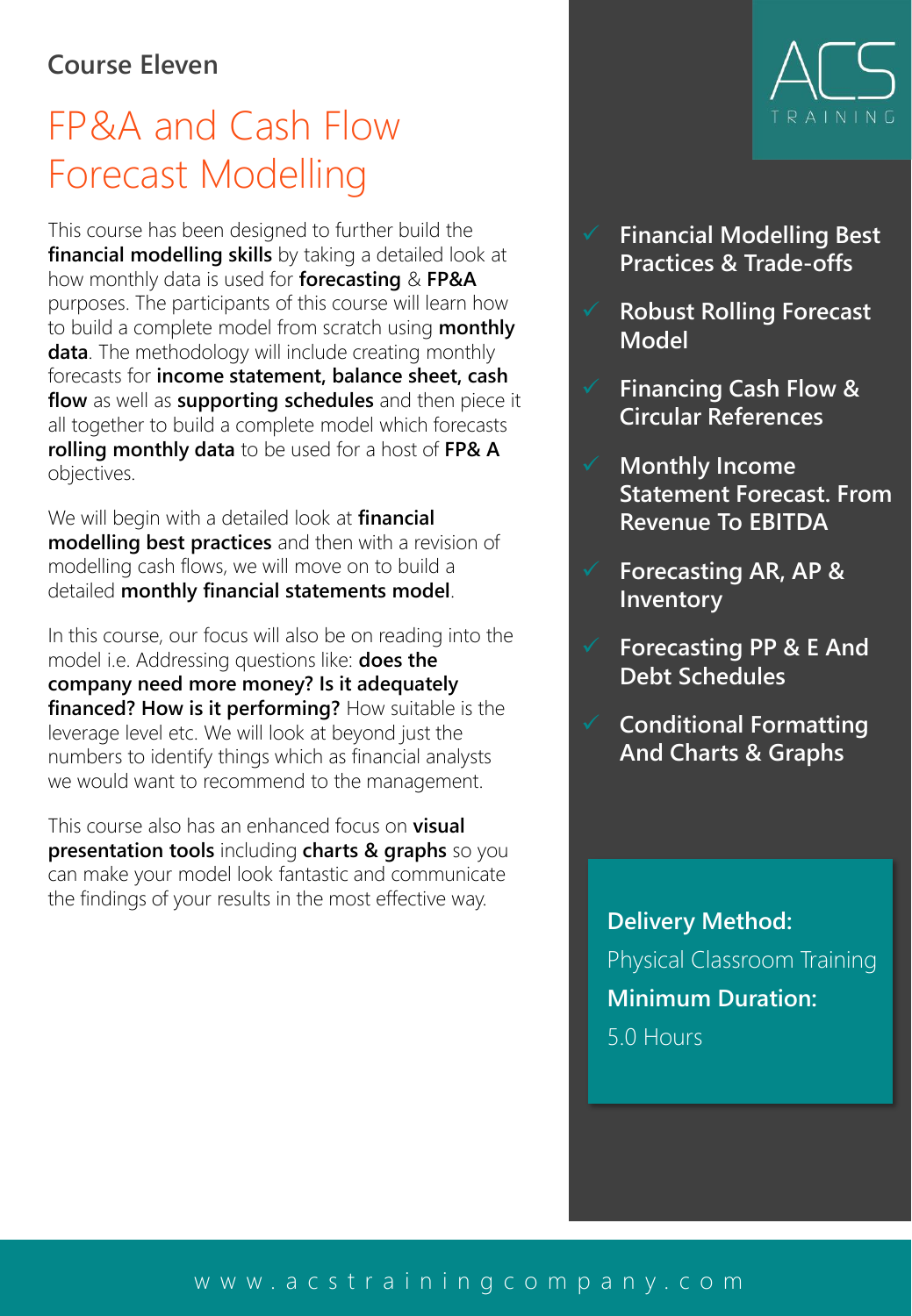#### **Course Twelve**

## Scenario & Sensitivity Analysis

This is one of the most important courses in this program. When we are trying to value a company, we do not expect to arrive at a single valuation figure. Rather, there is a **range of values**. There are assumptions that we base our model on, and since those assumptions can vary, the resulting valuation can also vary. This course focuses on the ways in which changes in those fundamental assumptions can result in **changes in the valuation of a business**.

There are two main topic areas covered in this course i.e. **scenarios** and **sensitivity**. With scenarios, we will look at how we incorporate possible cases in the model i.e. a **base case**, a **mid case**, and an **upside case**. Whilst with sensitivity, we are going to explore how changes in the values of **fundamental assumptions** result in the changes in business valuation. For example, if **interest rate** increase, what is the likely impact on value? We will look at how to link this all up in excel, connecting it with formulas and making it **dynamic**.

This course combines three key skill-set that you have learned before reaching this course. i.e. **excel, financial modelling** & **business valuation**. By completing this course, you will gain further confidence to perform financial modelling and valuation in dynamic and uncertain environments.



- **Scenario Analysis vs Sensitivity Analysis**
- ✓ **Designing Structure For Scenarios**
- ✓ **Creating Switch For Live Case**
- ✓ **Using Choose Function To Build Scenarios**
- ✓ **Testing & Analysing Scenarios**
- ✓ **Setting-up And Linking The Data Tables**
- ✓ **Gravity Sort & Tornado Charts**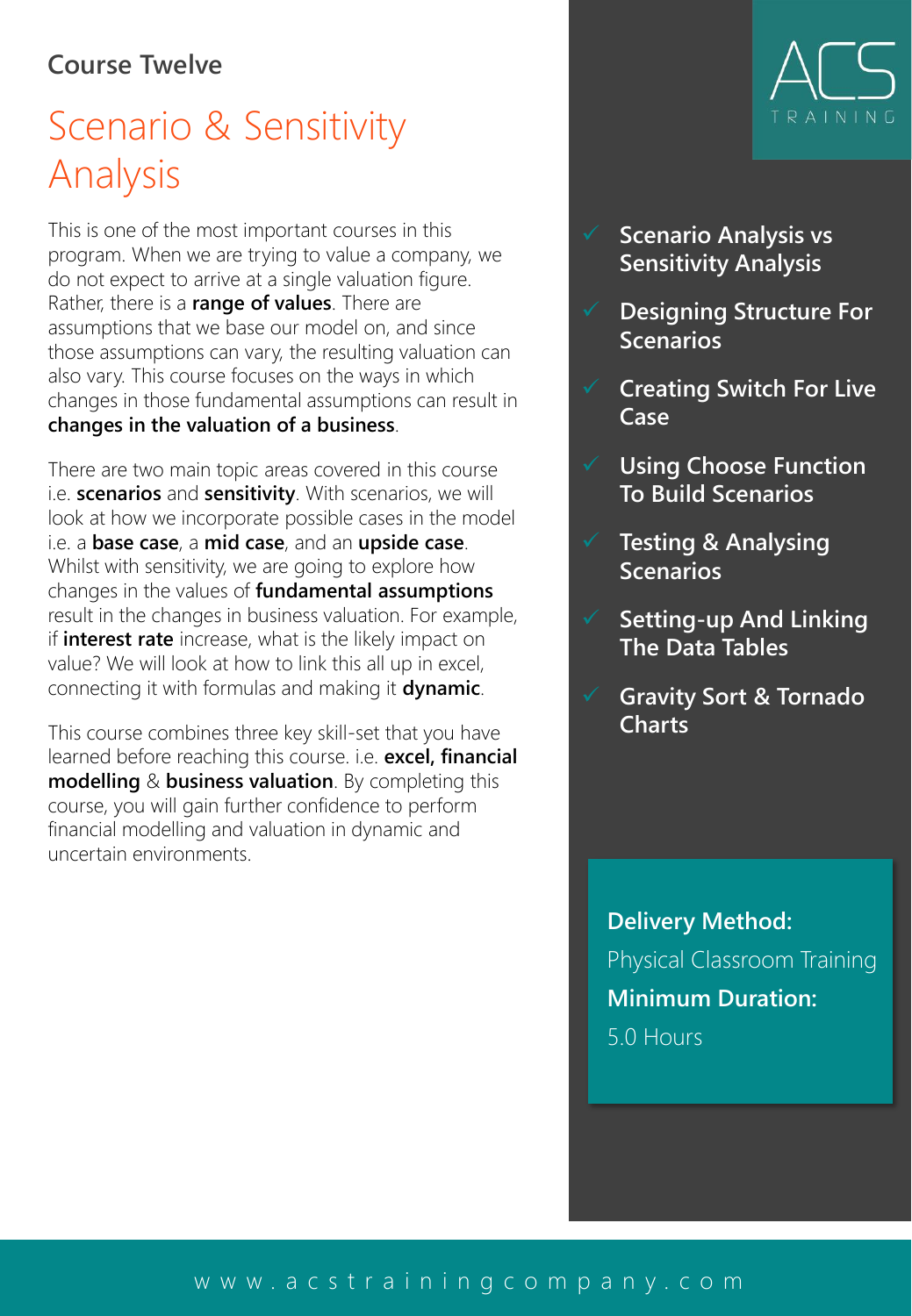#### **Course Thirteen**

## Mergers & Acquisitions Modelling

This is a truly advanced course on **financial modelling**. We will look at how to build an **M&A model** from scratch. **Mergers** and **acquisitions** can be one of the most intimidating types of transactions to model as a financial analyst. These models are usually extremely detailed and complicated. To simplify the things, we are going to break it down together i.e. By first looking at how an M&A transaction actually fits together. Once we have the basic structure understanding in place, we will layer on more complexity and will look at more advanced types of analysis.

We will take an in-depth look at how **accretion** & **dilution** analysis is performed, how **synergies** are recognised and analysed and how **value** is created or potentially destroyed through an M&A transaction.

M&A models are **complicated** yet very **exciting** to build. For performing comprehensive M&A modelling, an analyst needs skills to look at, if the transaction is **accretive** or **dilutive** to the shareholders of the acquiring company. The analyst should also be able to evaluate the **strategic rationale**. i.e. are there **synergies** in a transaction? To achieve this ability, we will unpack some very interesting concepts in this course. By the end of this course, you will have a fully dynamic and fully linked M&A model that you have built from scratch.

This course covers a wide range of some of the most important financial modelling concepts. We will look at how to build the **target model**, the **acquirer model**  and then how to combine these two into one. We will use different assumptions to drive the transaction. We will cover concepts like **take-over premium**, synergies, acquisition costs and the ways a transaction is funded i.e. with cash, shares or a combination of both. We will then fit everything together in a consolidated **proforma model** where we can finally look at accretion & dilution analysis as well as the impact on the **share price** from going through this transaction.



- **M&A Transaction Details And Forms Of Consideration & Synergies**
- ✓ **6 Steps M&A Modelling Process**
	- ✓ **Acquirer & Target Models**
- ✓ **M&A Transaction Assumptions**
- ✓ **Accretion & Dilution Analysis**
- ✓ **Sensitivity Analysis And Share Price Impact**
- ✓ **Complete M&A Case Study**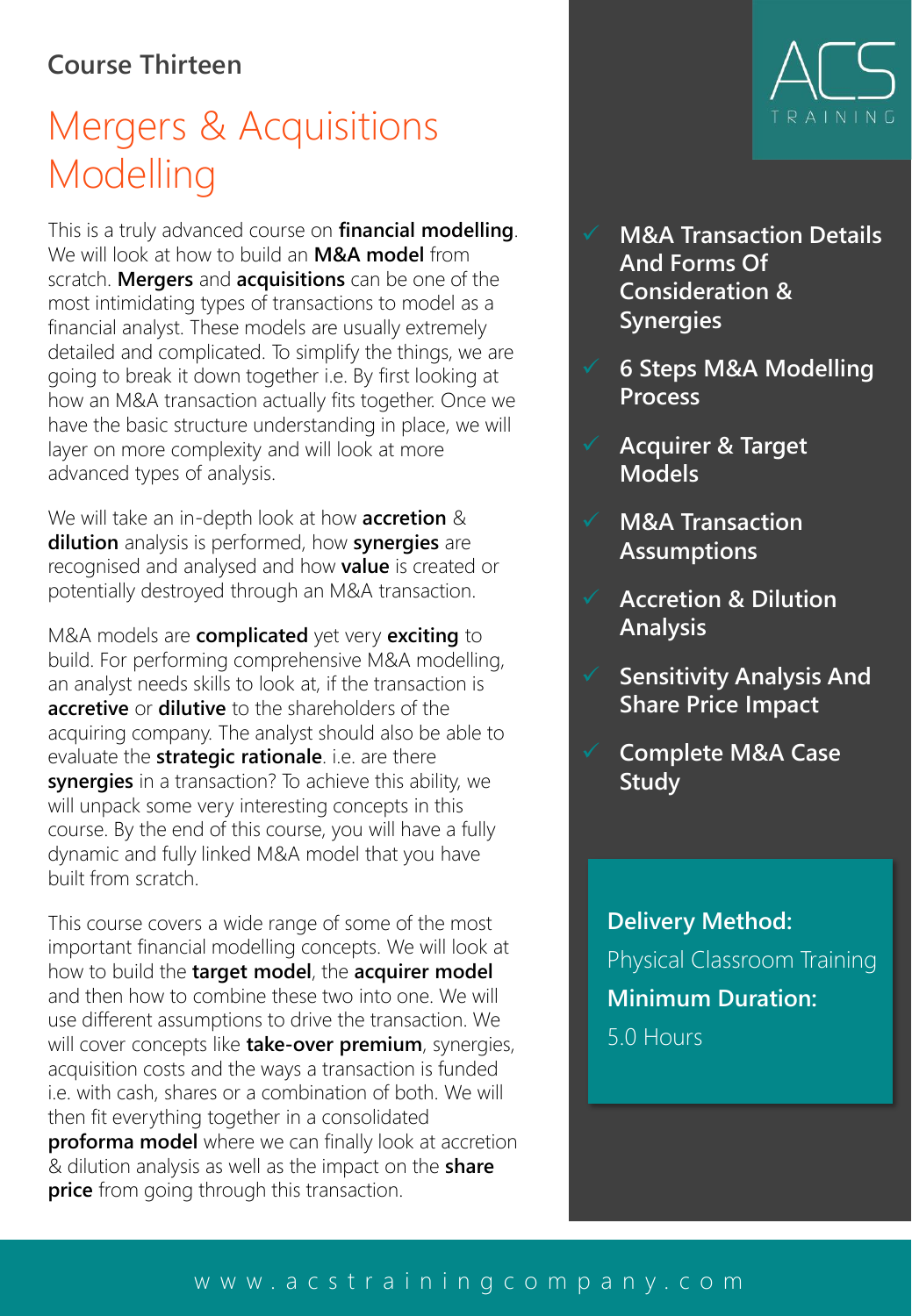#### **Course Fourteen**

## Leveraged Buyout Modelling

**Leveraged Buyout** or **LBO** models are one of the most complex models that any financial analyst can expect to build. This course has been designed to show you how to **build an LBO model from scratch**, step by step.

Upon completing this course, you will be able to analyse the transaction by evaluating factors like the **rate of return**, how attractive is it for a private investor to buy this business, what are the **risks**, how does the **up-side case** look like and how the **down-side case** looks like. You will also brush-up your presentation skills by incorporating **charts & graphs** and will learn how to make recommendations about how the deal under consideration should be **structured** and whether or not it offers an attractive rate of return for the investor.

LBO models can be really complex and intimidating to tackle. This course aims to reduce this complexity by breaking the process down into simple steps. We will start with the traditional **3 statement model** and **DCF** analysis that by now you have done in many courses in this program. We will then layer on top of it, assumptions related to the LBO transaction. We will look at how much **debt** the company can handle, different tranches of that debt, and how to integrate a **revolving line of credit** into the financial statements. We will explore how this model looks from an investor's perspective by focusing on the **investor's rate of return** and **associated risks**.

This is a hands-on course. In order to fully benefit from this course, the participants will have to build a compete model on their own. Only then you will fully appreciate the fundamental **core concepts** and **techniques** you need to master to build an LBO model from scratch.



- ✓ **Capital Stack & Debt Capacity**
- ✓ **LBO Terms, Definitions And LBO Modeling Steps**
- ✓ **Financing, Leverage, Sources & Uses of Cash**
- ✓ **Goodwill & Purchase Price Allocation And Fair Value Adjustments**
- ✓ **Forecast Financial Statements, Debt & Interest Schedules**
- ✓ **DCF, IRR & Sensitivity Analysis**
- ✓ **Complete Case Study**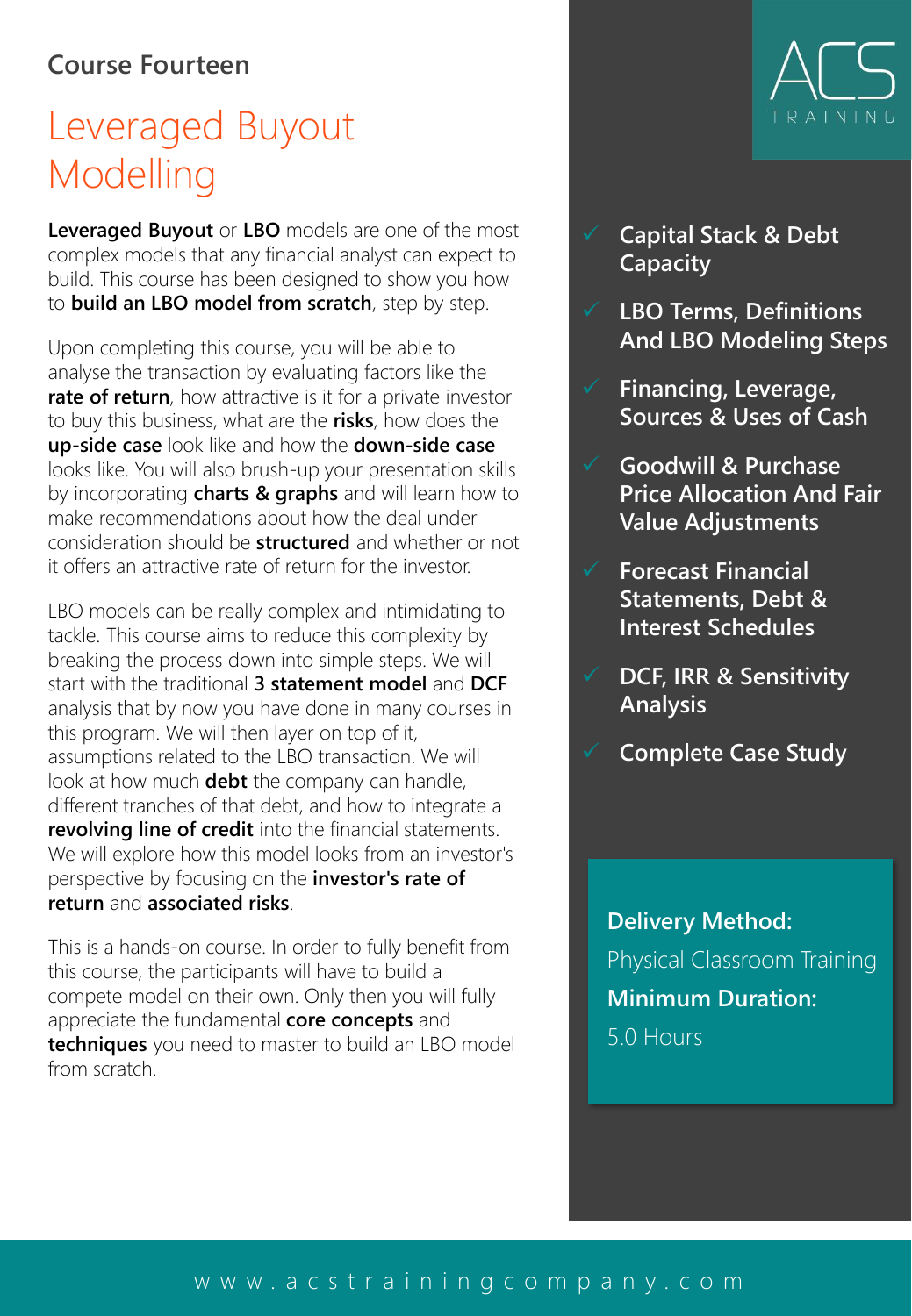## **Advanced Financial Modelling & Business Valuation Specialist Training Program**

## **Courses & Contents**

**Supporting (Optional) Level**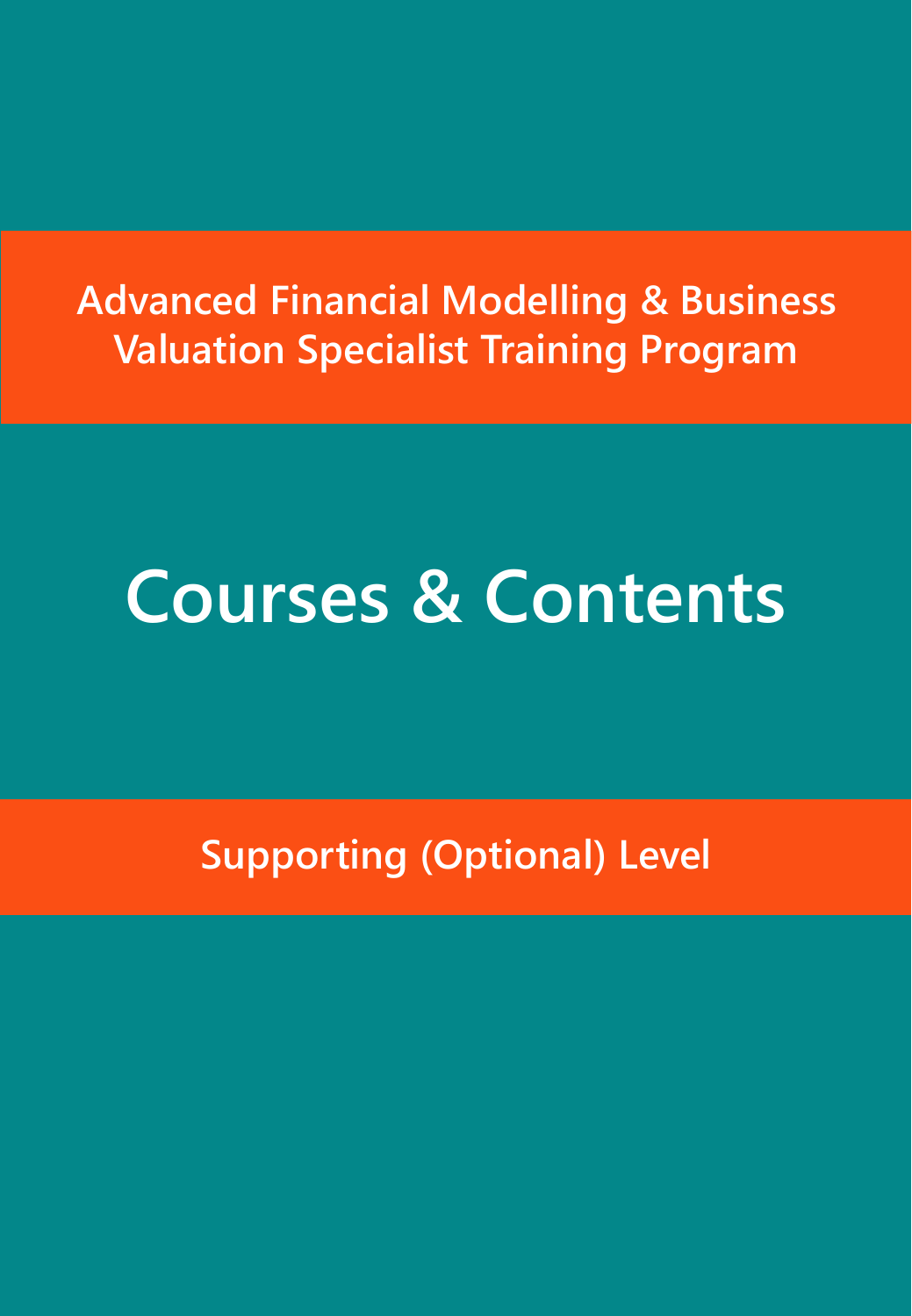#### **Course Fifteen**

## Fundamentals of Budgeting & Forecasting

**Budgeting & forecasting** represents one of the most important skill-set of any financial analyst. Whether you are the one preparing a budget or forecast yourself or you are reviewing someone else's prepared budget and forecast in a financial model, you need to know how the budgets work, how they are made and how to forecast accurately.

In this course, we will show you all the **major methods** to build **budgets**, to create **forecasts** and to compare them to each other. As a financial analyst, you must be able not only to create budgets and forecasts but you must also be able to **analyse** and **evaluate** the budgets and forecasts that you work with. Without having such skills, you cannot perform either business **valuations** or **financial modelling**.

This course explores how budgeting fits within the overall **strategic planning process** at an organisation. The course looks at different methods for building budgets, how to **get buy-in** on those budgets and how to roll-out those budgets across the company. The course also comprehensively covers forecasting techniques like **regression analysis** and includes practical demonstrations in excel.

We will begin by exploring budgeting within a **strategic framework** and will then move on to an in-depth dive into learning how to build a robust budgeting process. We will cover in detail, the practical steps to create budgets and will take a detailed look at the **forecasting techniques**.

The course has good coverage of tracking budget performance with **variance analysis** and explores in detail the **applied budgeting tools** and **techniques** in excel.



- **Barriers To Strategy Execution & Translating a Strategy Into a Business Plan**
- ✓ **Balanced Scorecards**
- ✓ **The Master Budget, Categories & Approaches To Budgets**
	- **Steps in The Budgeting Process. Complete Practical Guide**
- ✓ **Forecasting Techniques**
- ✓ **Tracking Budget Performance With Variance Analysis**
- ✓ **Applied Budgeting Tools & Techniques in Excel**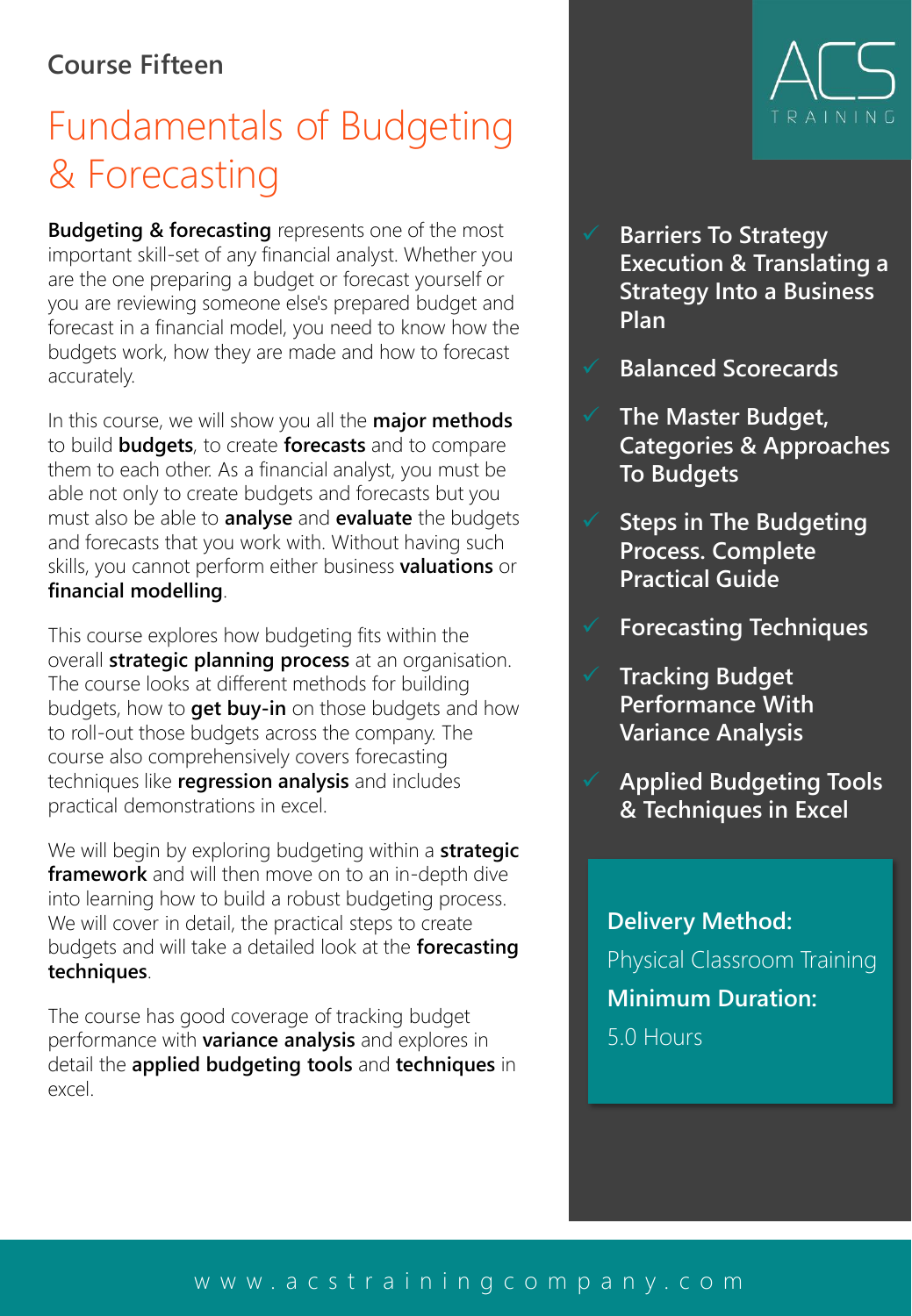#### **Course Sixteen**

## Fundamentals of Business **Strategy**

As a **financial analyst**, it is easy to get stuck in the details of a financial model. Whilst that is extremely important, it is also important to be able to look at the **broader strategy** of a business to see how the model that we are building or evaluating connects to that company's strategy. Completing this course will help you to be able to connect a company's strategy into the **assumptions** of the financial model that we build/evaluate.

When we build financial models and make assumptions, we need to tie these assumptions to something. That is why **strategic analysis** is so important. This course aims to help you connect those dots between those underline drivers which are in the model and **the big picture strategy** of the business.

This course covers four major areas related to business strategy i.e. **Internal analysis, external analysis, current strategies** and **recommendations**. In order to evaluate all four of those, we will also look at some frameworks. We will explore **porter's 5 forces, SWOT** analysis and **PEST** analysis. All these concepts you probably already know of conceptually. However, in this course, we will put these concepts into practice as a financial analyst would use them to evaluate a company and an industry.

One of the most important concepts that this course focuses on, is how to come up with **recommendations** for the management of a business. As an analyst, if you want to increase your value to an organisation or a client, you need to be able to come up with recommendations and **insights**. We are also going to look at how to use a balanced scorecard to evaluate **strategic alternatives** and figure out which ones are the most attractive. We should then be able to take those recommendations and build into our financial model and valuation analysis.



- ✓ **Mission, Vision, Values & Purpose**
- ✓ **Understanding Strategy & Strategic Analysis Process**
- ✓ **Tools For External Environmental Analysis**
- ✓ **Core Competencies & Sources Of Competitive Advantage**
- ✓ **Critical Success Factors And Key Performance Indicators**
- ✓ **Understanding Current Strategies**
- ✓ **Strategic Alternatives Generation, Evaluation And Recommendations**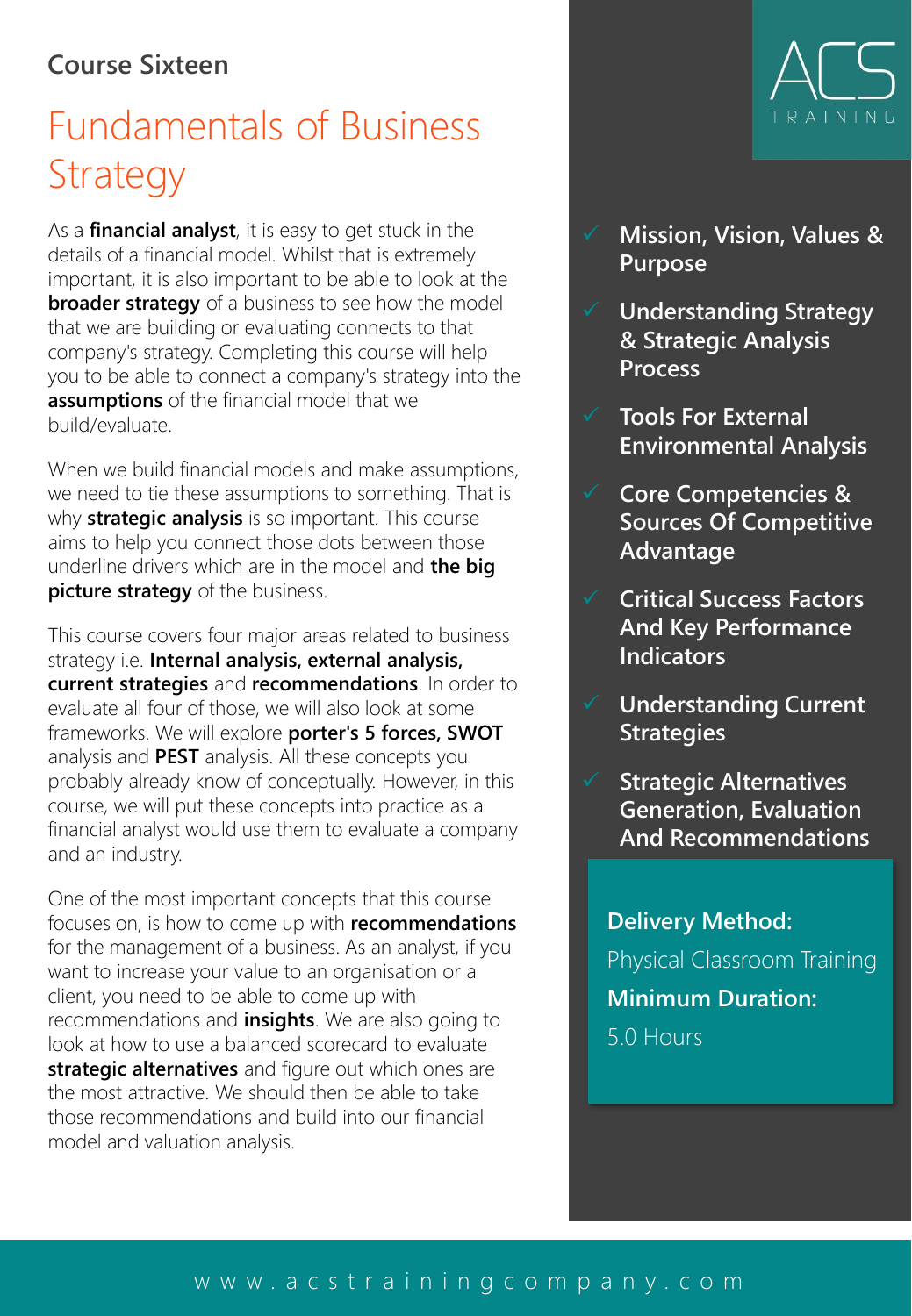#### **Course Seventeen**

## Data Visualisation & **Dashboards**

As a **financial analyst**, it is critical to be able to produce beautiful **presentations** & **outputs** and show the findings of your analysis in a forceful way. So far in this training program, you have learned how to perform financial modelling & valuation. In this course, we will focus on the presentations & outputs and will aim to achieve the ability to present our findings & recommendations in a **clear, concise** yet **forcefully persuasive** manner.

This course covers the most advanced and powerful **charts, graphs** and **excel-based visuals** that you can create as a financial analyst. This is a hands-on course where we will work in excel together and will create everything **step-by-step** from scratch.

The course also has comprehensive coverage of the theory that is behind the various visualisation techniques. This includes issues such as: **how our brain works** and **how do we get influenced by the things that we see**. With the help of this understanding, we can apply the best practices to our financial analysis.

The course then moves on to excel to show you how to build world-class visualisation including most powerful charts & graphs including **gauge charts**, **bullet charts**, **waterfall charts** and how to combine these together into **a dashboard** that has very clear messages and takeaways for our users.

Completing this course will help you immensely to acquire all-around skills needed to claim yourself a world-class financial analyst. The presentation & data visualisation skills that you will gain through this course will be invaluable to your career growth and you will be able to stand out and shine as an analyst.



#### ✓ **Storytelling With Data**

- ✓ **How To Know Your Audience & Tailor Your Message**
- ✓ **Text, Tables & Heatmap**
- ✓ **Line Chart, Scatter Plot, Column & Bar Charts**
- ✓ **Combination Charts, Tornado Charts, Waterfall Charts**
- ✓ **Gauge Charts, Bullet Charts and Dashboards**
- ✓ **Focusing Attention & Design Principles**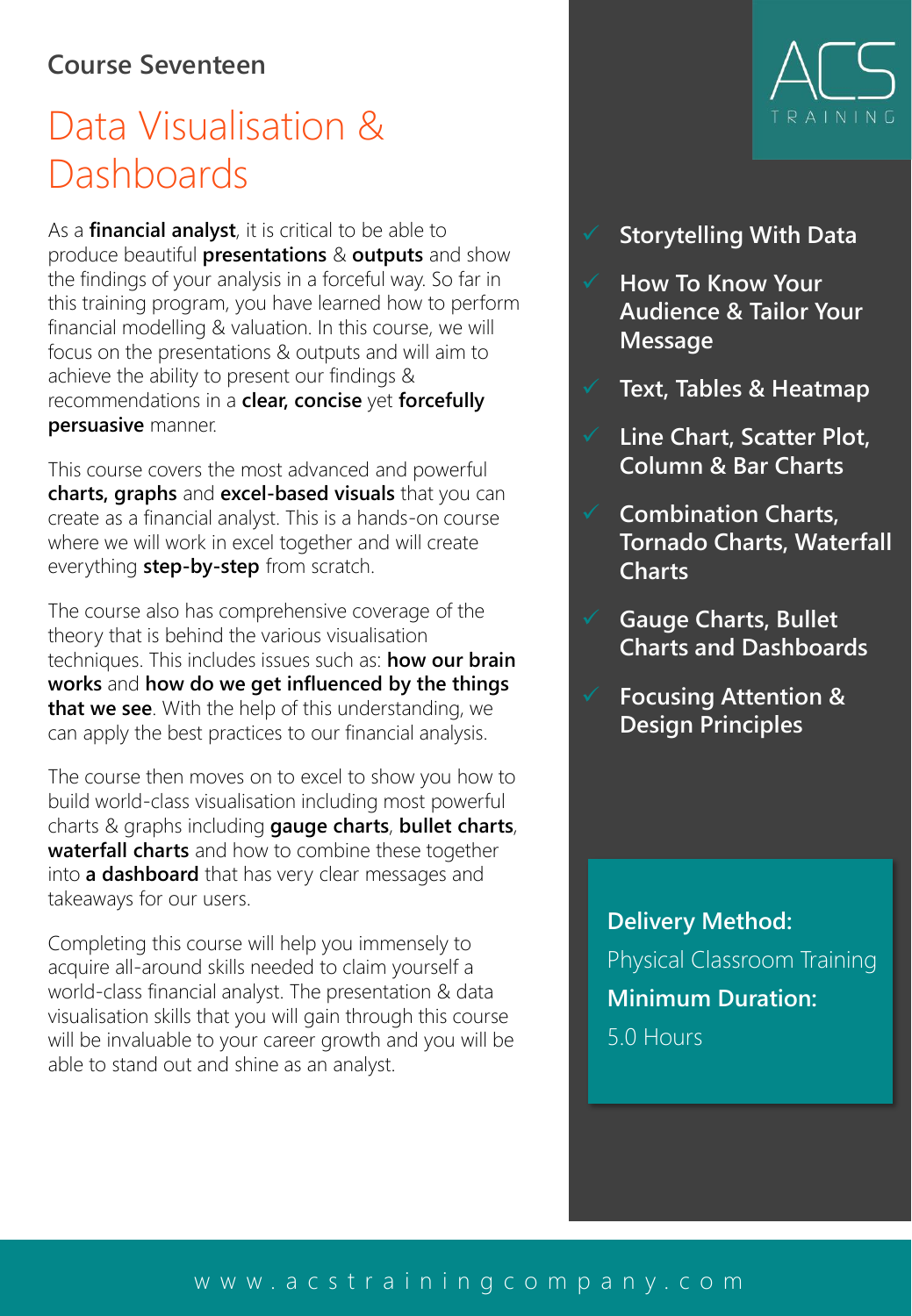#### **Course Eighteen**

### PowerPoint & Pitchbooks

As a **financial analyst**, it is absolutely critical to be good at making **presentations**. This packed course has been designed to train the participants on how to make great **visuals**, how to tell a **story** and how to make it easy for the users to follow the presentation and conclusions.

This course gets real technical and requires the trainees to work in **PowerPoint** whilst focusing on minute details such as **alignment, structure** & **design**, thus enabling them to create world-class presentations. As a learning tool, this course uses the entire process of creating a **pitchbook** using PowerPoint. We will explore how to keep the presentation engaging and how to move the user along, guiding to the conclusion that the presentation aims for.

The course also stresses **aesthetics** and comprehensively covers the skills one needs to make the presentations look **fantastic, consistent** and **super professional**. We will also learn shortcuts and functions which would help us navigate PowerPoint more efficiently.

- ✓ **Introduction To PowerPoint**
- ✓ **PowerPoint Set-up & Deep Dive Into PowerPoint Functions**
- ✓ **Inserting Tables & Charts From Excel & Creating a Timeline**
- ✓ **Creating Dynamic Links With Excel & Other Sources of Data**
- ✓ **Design Best Practices, Live Presentations & Animations**
	- ✓ **Sections of a Pitchbook, Design Principles & Structure**

**Delivery Method:** Physical Classroom Training **Minimum Duration:** 5.0 Hours

✓ **Step-by-step Creation Of** 

#### [w w w . a c s t r a i n i n g c o m p a n y . c o m](http://www.acstrainingcompany.com/)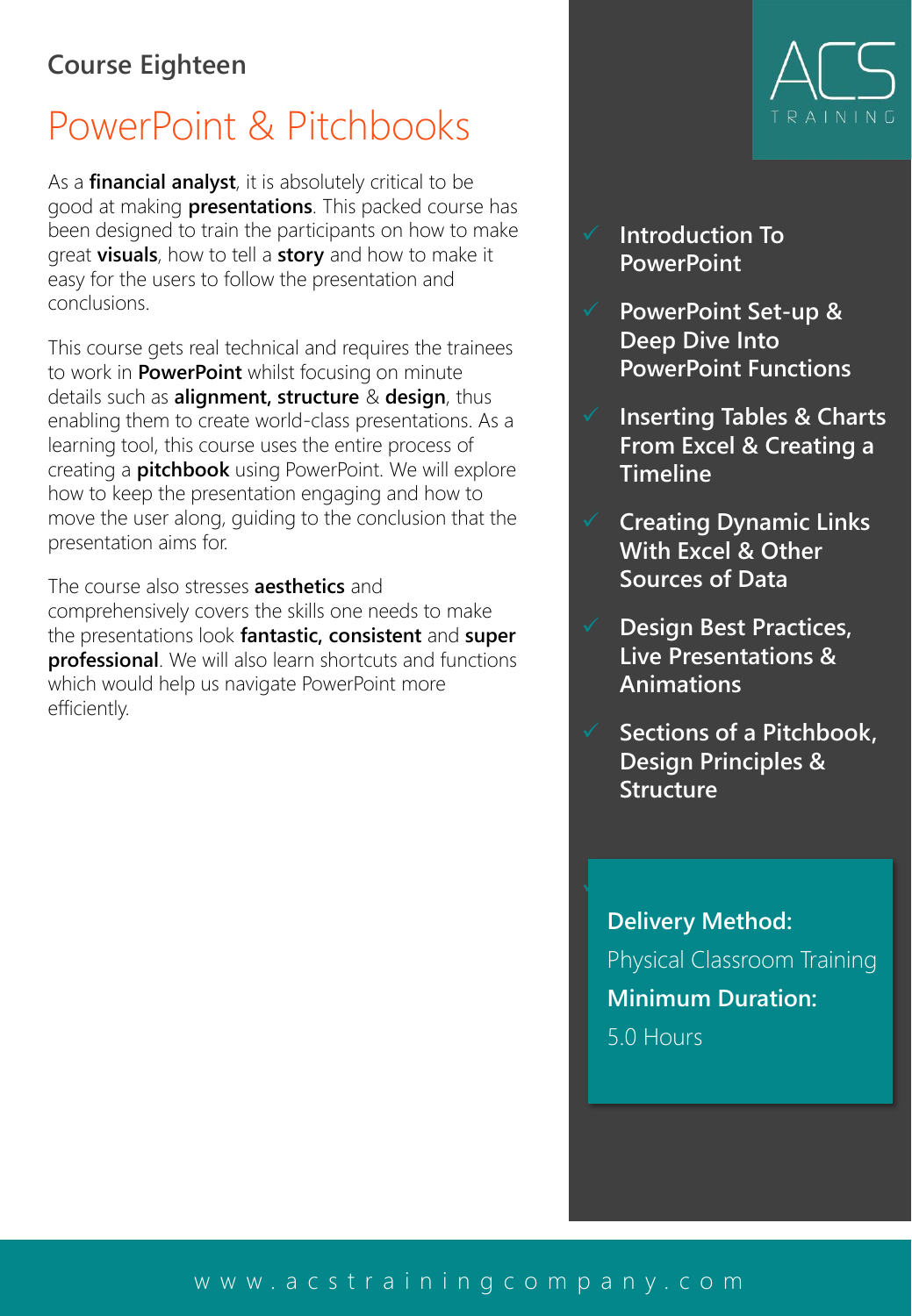#### **Course Nineteen**

## Fundamentals of Performance Management

**Performance Management** is a vast subject area. The aim of this course is to create an understanding of the most crucial fundamental **concepts** and **models** to add to your capabilities as a financial analyst.

This is a concise sandwiched course created especially to be part of the **advanced financial modelling & business valuation training program**. For a comprehensive coverage of performance management as a separate subject, at ACS, we have specialised courses available.

This course begins with a refresher overview of **strategic planning & control** process and then moves on to explore the impact of **risk** and **uncertainty** on organizational performance. We will then look at how **performance measurement systems** are designed and how they work. We will also take a detailed look at some of the methods, tools and models for measuring **strategic performance** and will explore how to evaluate performance. The course concludes by exploring the causes of **corporate failure** and the means and methods of **predicting** and **preventing** it.

*As a financial analyst, it is crucial that you have very strong performance management skills. That is the primary reason why this course has been created and made a part of the optional section of the advanced financial modelling & business valuation specialist training program. The aim is essentially to provide a useful refresher to those who have studied performance management or have worked in such roles in past as well as provide a fundamental base to those who are new to the performance management concepts.*

For a comprehensive study/training on the subject, you are strongly encouraged to take one of our specialised courses on **performance management**.



- **Detailed Introduction To Performance Management**
- **Impact Of External Factors On Performance Management**
- ✓ **Impact Of Risk And Uncertainty On Performance Management**
- ✓ **Performance Management Information Systems**
- ✓ **Strategic Performance Measures In The Private Sector**
- ✓ **Non-Financial Performance Indicators**

**b** Delivery Method: **Preventing Corporate**  Physical Classroom Training ✓ **Creation Of a World-Class Pitchbook Minimum Duration:**

#### [w w w . a c s t r a i n i n g c o m p a n y . c o m](http://www.acstrainingcompany.com/)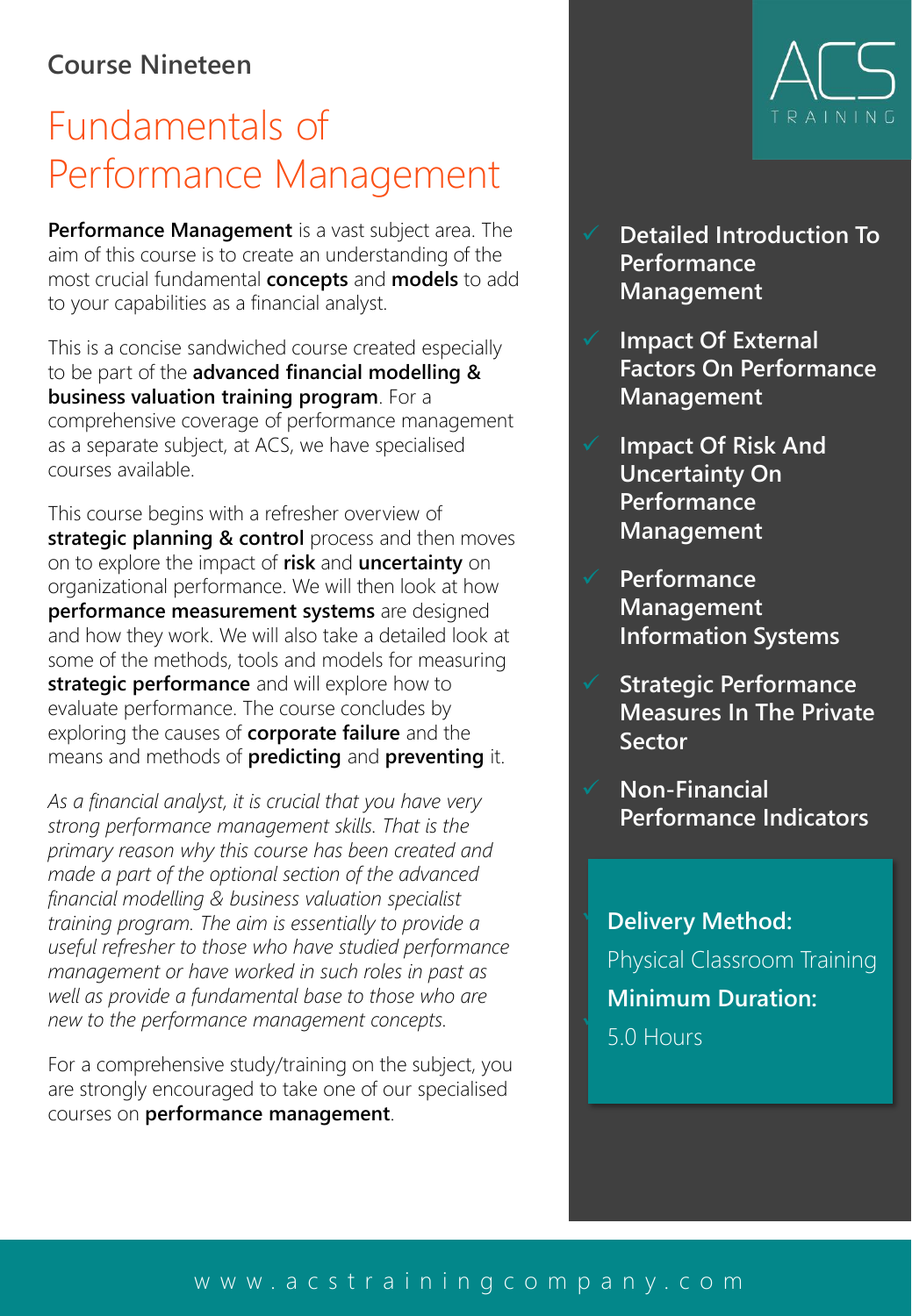#### **Course Twenty**

## Financial Modelling Using VBA

**Visual basic for applications** or **VBA** is a computer programming language that allows for the creation of **user-defined functions** and the **automation** of specific computer processes and calculations. Users do not have to buy a copy of visual basic professional because visual basic for applications is a standard feature of Microsoft Office products. Visual basic for applications (VBA) allows users additional **customization** beyond what is normally available in Microsoft Office products, such as **excel, access, word**  and **powerpoint.**

Excel formulas can become very long and difficult to **understand** and/or **audit**. In VBA, formulas can be broken down into shorter formulas with easy to audit descriptive names. VBA makes it much easier to quickly update formulas and ensure that cells aren't inadvertently damaged in the updating process. Also, VBA models require less documentation in order to understand the flow of the model.

This is a comprehensive training course which begins with a detailed introduction to VBA for financial modelling in excel. The course then runs through the design, building & running of VBA **sub-procedures** in much detail with an aim to enable participants to write VBA code for a sub-procedure; differentiate VBA **objects, properties,** & **methods**; call sub-procedures when needed and outlines the importance of declaring **variables** in procedures.

We will learn how to create **customized excel functions**. i.e. How to effectively utilize functions that are unique to VBA such as **message boxes** and **input boxes**. The course concludes with a deep dive into learning about **branching, looping** & **procedure code**.



- **Detailed Introduction To Performance Management**
- **Impact Of External Factors On Performance Management**
- ✓ **Impact Of Risk And Uncertainty On Performance Management**
- ✓ **Performance Management Information Systems**
- ✓ **Strategic Performance Measures In The Private Sector**
- ✓ **Non-Financial Performance Indicators**

**b** Delivery Method: **Preventing Corporate**  Physical Classroom Training ✓ **Creation Of a World-Class Pitchbook Minimum Duration:**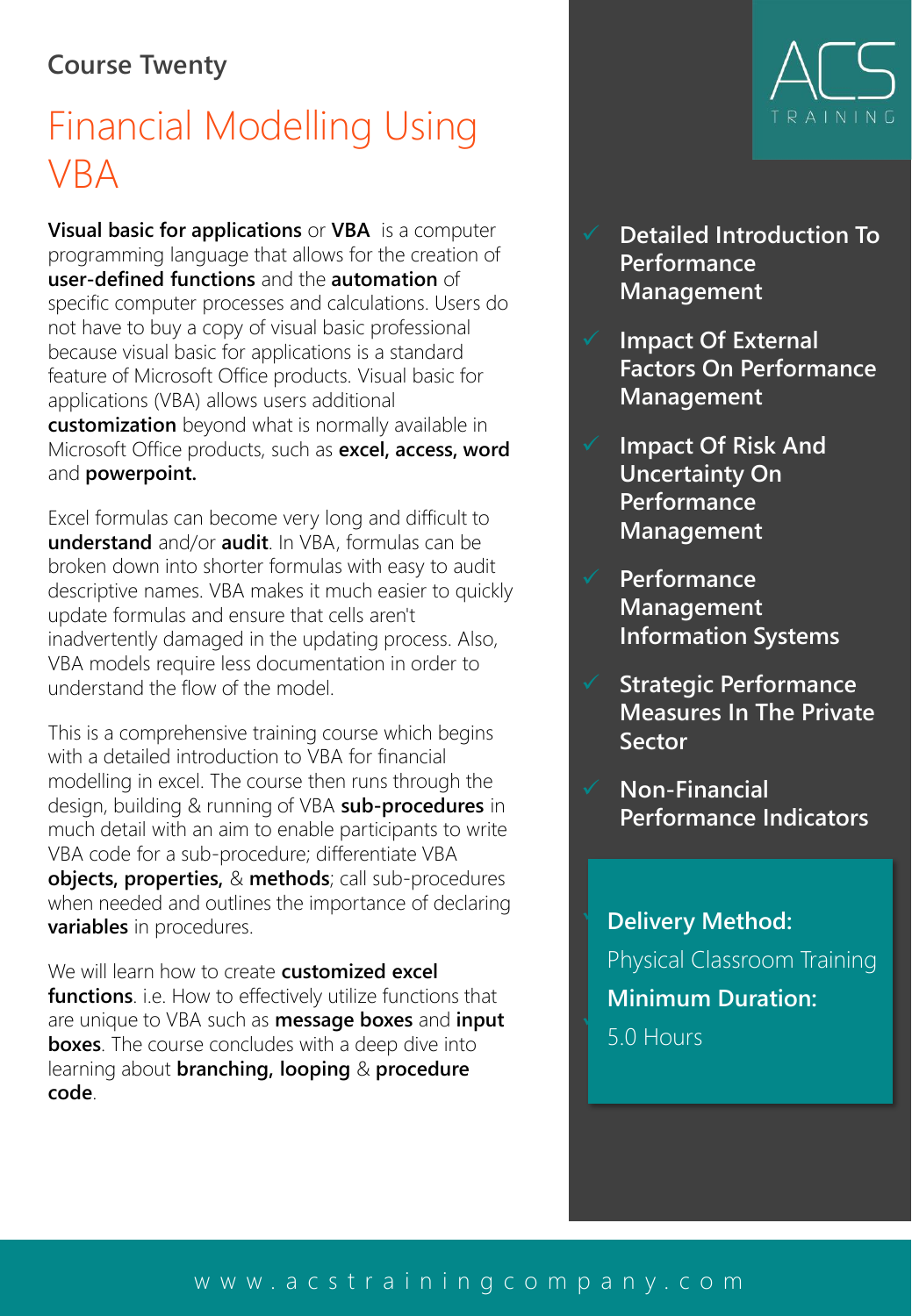#### **Course Twenty One**

### Ecommerce Financial Modelling & Valuation

This course focuses on **ecommerce business model**  and explores in detail how to create financial models for valuation of ecommerce businesses.

With the exponential growth of ecommerce business models, it has become critical as a financial analyst to have the skills to correctly model an ecommerce business. This industry has its **unique features** and **unique challenges** and as an analyst you need to be able to have a deep understanding of those unique features as well as the ability to correctly reflect these in your **forecasts** and **analysis**.

This course is crucial for any analyst who is curious about ecommerce businesses and wants to learn more advanced types of financial modelling. The course aims to provide the participants with invaluable additional knowledge and expertise to create clear insights into an ecommerce business through financial modelling and effective presentation outputs.

This is a comprehensive course in its own right and takes the participants all the way through building a financial model for ecommerce businesses, step-bystep, from scratch. We will start with the **assumptions**  and **divers** i.e. The underlying forces that drive the business and then we will use the formulas and functions to forecast an **income statement, balance sheet, cash flow statement** as well **as supporting schedules**, that all tie-in together to make this a **dynamic ecommerce model**.

The course then moves on to create **sensitivity analysis**, **valuation** and **charts & graphs** and thus concludes by producing an absolutely complete financial model for an ecommerce business.



- ✓ **Detailed Introduction To Ecommerce**
- ✓ **Understanding The Ecommerce Business Drivers**
- ✓ **Ecommerce Valuation Metrics**
- ✓ **How To Create Assumptions For Your Ecommerce Financial Model**
- ✓ **Ecommerce Valuation Using DCF Technique**
- ✓ **Charts & Graphs**

✓ **Predicting And** 

✓ **Complete Ecommerce Case Study**

**Preventing Corporate Failure ◯ A4: Creation Of Montice Of A** riminium Durau **Delivery Method:** Physical Classroom Training **Minimum Duration:** 5.0 Hours